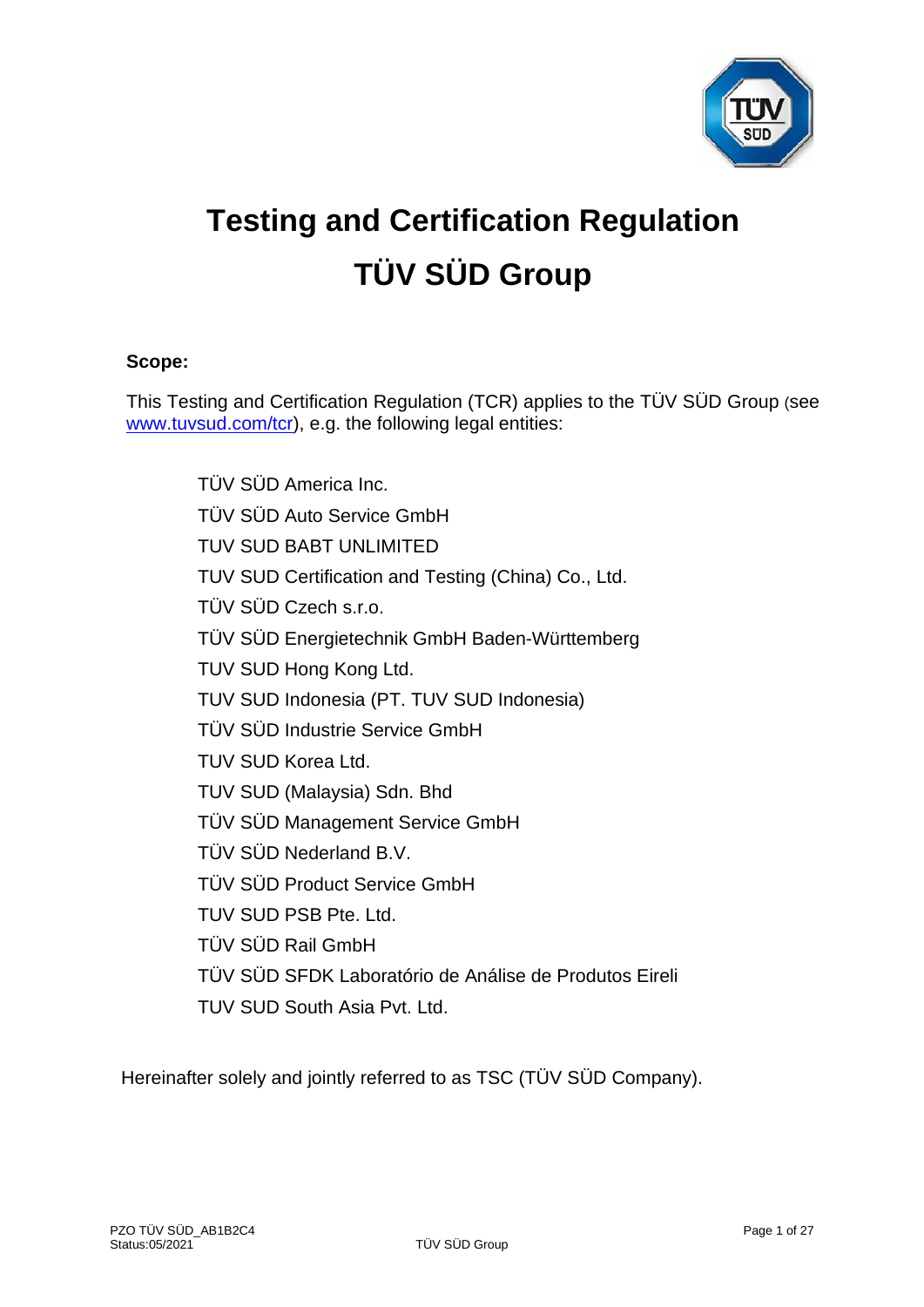

The Testing and Certification Regulation applies to:

- the testing and/or certification of products, processes, services and projects (hereinafter collectively referred to as products),
- the auditing and certification of management systems (hereinafter referred to as system).

In as far as clients have concluded multiple contracts for obtaining a certificate (separate contract partner(s) for the service contract and the certification contract with the latter being the TSC to which the contract-relevant Certification Bodies is/are affiliated), the provisions of the TCR will apply to the contractual relationship between the "Certification Body TSCs" and the client.

This Testing and Certification Regulation shall replace previous versions. They will become effective on May 1st 2021 and remain valid until a new version is issued.

In case of doubt, the German version shall be authoritative for work related to Certification Bodies according to ISO/IEC 17000ff located in Germany. For all other Certification Bodies, the English version shall be authoritative. Certification Bodies are independent third parties that confirm the conformity of products, processes, services, systems or persons within the scope of certification schemes.

This Testing and Certification Regulation are governed by the law of the country of the TSC which includes the Certification Body relevant for the requested service.

This Testing and Certification Regulation comprise a number of modules; in general module A applies to all TSC; the remaining modules apply as appropriate and may amend, replace or denote as not applicable any regulations in other modules (Module A gets completed by Modules B1/B2. Modules A and B get completed/ changed/replaced by the relevant Module C).

In the context of C-modules any references to the Certification Body or TSC shall be construed as references to the Certification Body concerned. If there are any conflicts between the respective C-module and other sections of this document the respective C-module shall take precedence.

The full version of the Testing and Certification Regulation covers the Modules A, B1, B2 and C1 to C7.

For certain areas combinations of particular Modules are available.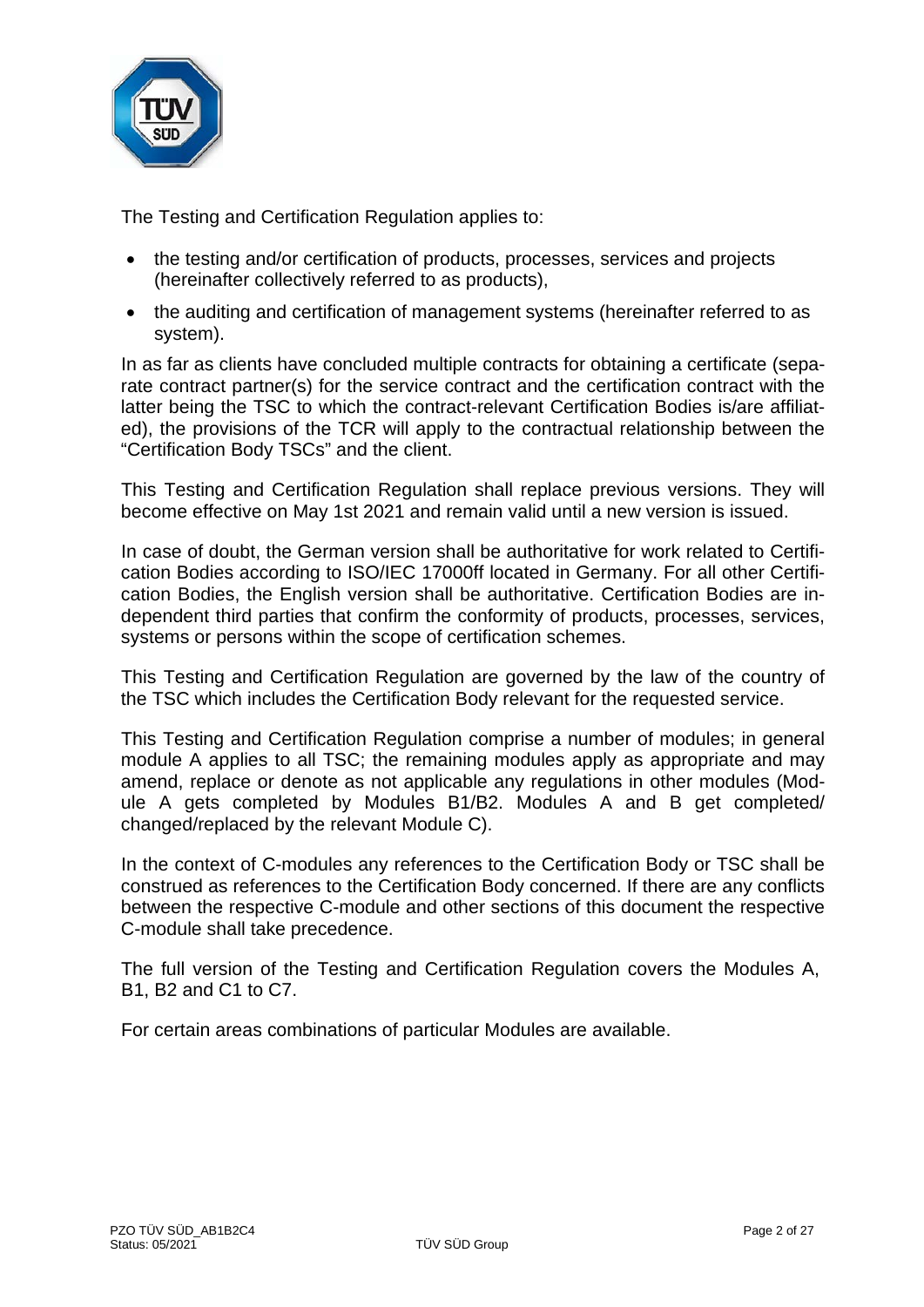

| <b>Contents</b> |                                                                                                                   | Page |
|-----------------|-------------------------------------------------------------------------------------------------------------------|------|
| Module A)       | General regulations                                                                                               | 4    |
|                 | Module B1) Special regulations for product testing and certification                                              | 15   |
|                 | Module B2) Special regulations for management system auditing and<br>certification                                | 20   |
|                 | Module C4) Special regulations of TÜV SÜD America Inc. (TÜV SÜD<br>America) for product testing and certification | 26   |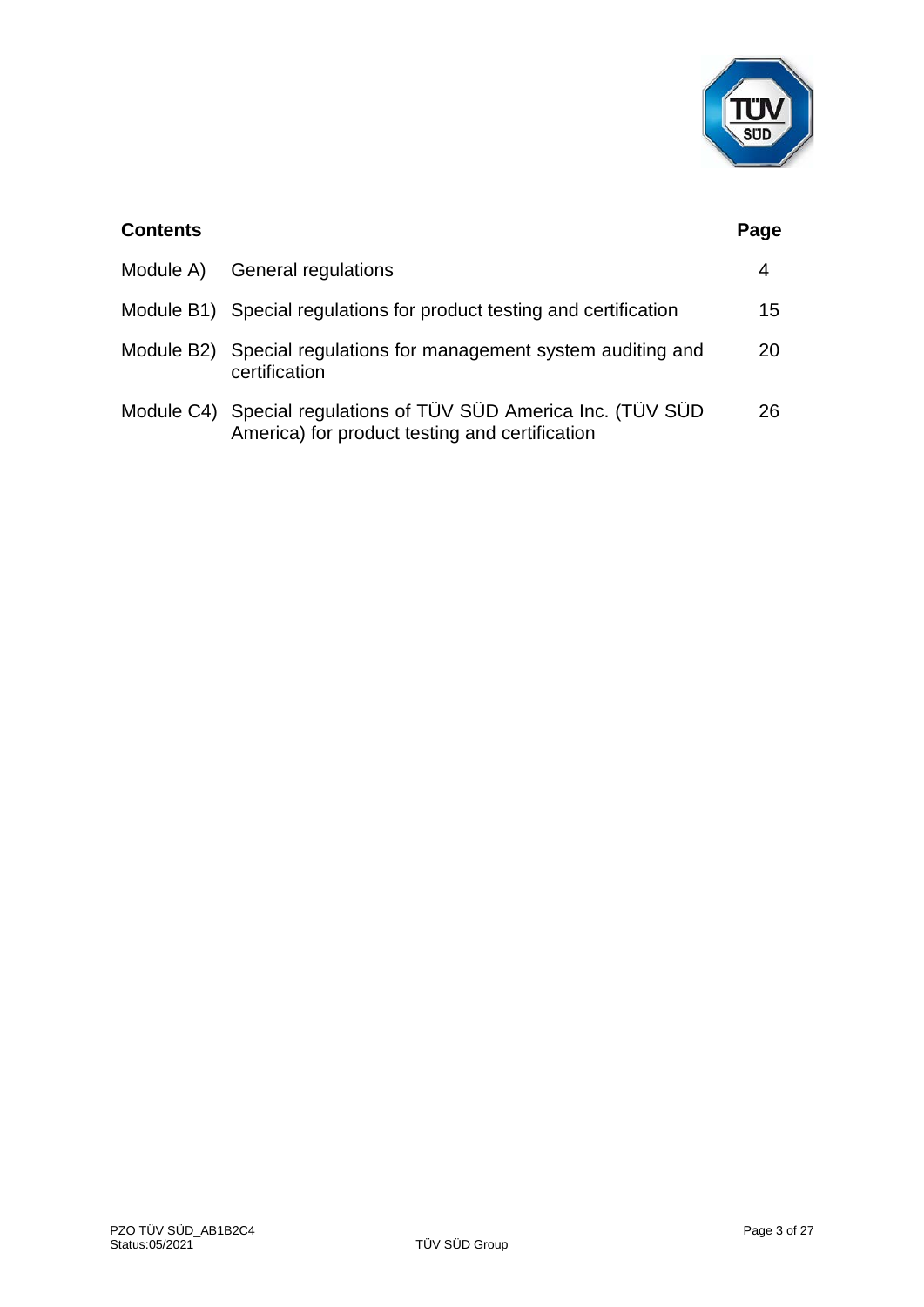

# **Module A) General regulations**

#### **A-1. General**

A-1.1 This Testing and Certification Regulation applies to tests, audits, conformity assessment procedures as per EU Directives and EU Regulations, or on basis of other appointments as well as all other certification activities carried out by TSC. The services offered by TSC also include information on normative requirements or approval procedures.

> The client knows that to ensure independence, impartiality and objectivity, the Certification Body and/or TSC cannot combine the testing and certification services that form the subject matter of the contract with consulting services regarding the subject matter of testing and/or certification.

> The client undertakes to inform the Certification Body without delay of any consulting services by TSC or a TSC affiliated company received by the client.

> Any jeopardizing of the Certification Body's independence, impartiality and objectivity on the grounds of consulting services will entitle TSC to terminate this contract without notice for important reasons as set forth in Section A-1.8 II.

- A-1.2 A certificate only becomes valid after all financial and technical requirements in connection with the test/audit and product/system certification have been fulfilled. If a certificate is awarded subject to certain requirements, the certificate holder undertakes to satisfy these requirements within the defined deadlines. If the requirements are not fulfilled within the defined deadlines, the certificate will be deemed withdrawn on expiry of said deadlines and will have to be returned by the certificate holder to the issuing TSC without delay.
- A-1.3 Prior to placing an order, the client shall provide TSC with the name of any other organization that tested/audited/certified the same product or system in a similar way or is in the process of doing so. With each order the client agrees to accept the current version of this Testing and Certification Regulation as part of the contract. Existing contractual relationships are governed by the respectively valid versions of this Testing and Certification Regulation.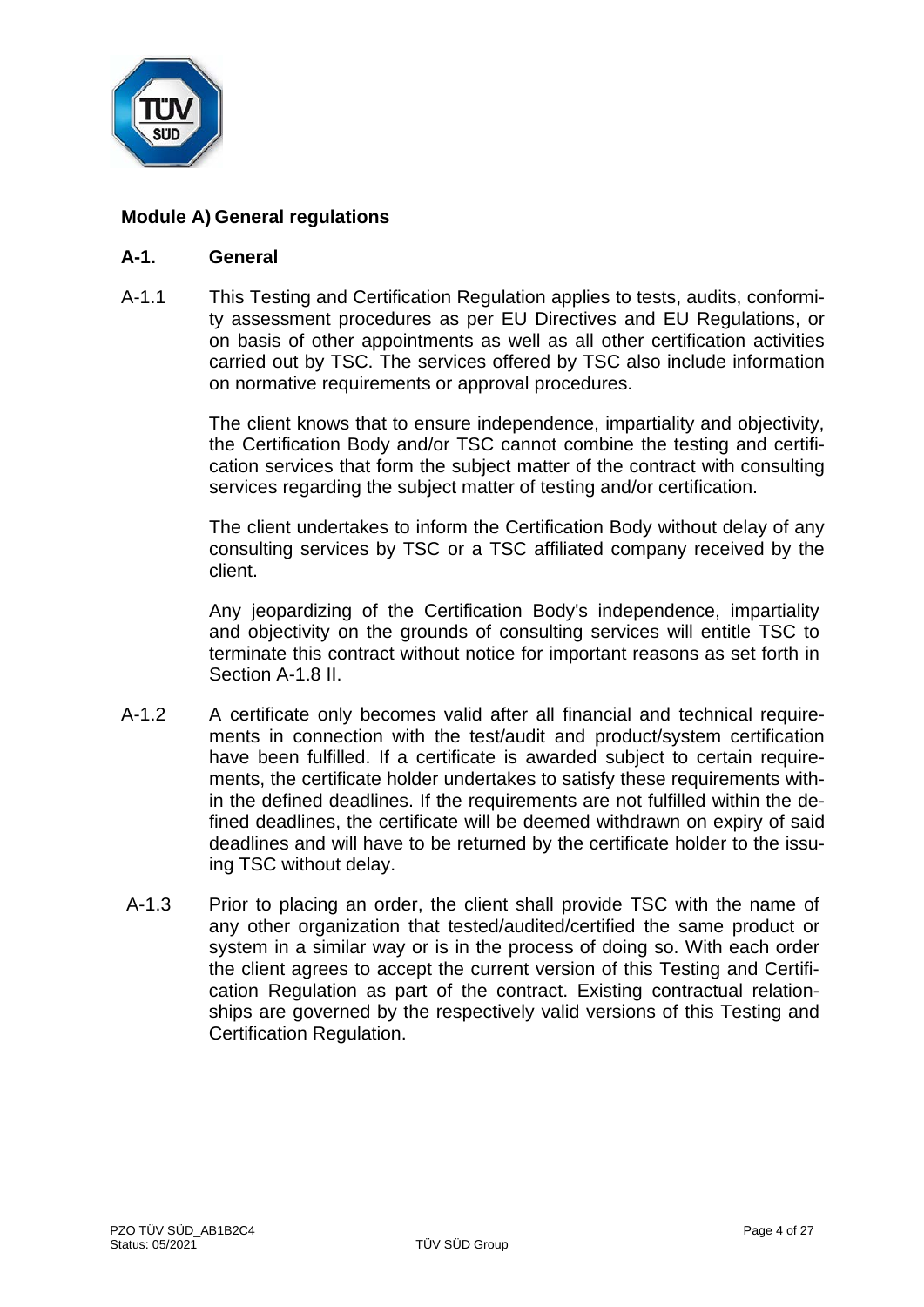

TSC reserves the right to make changes to the Testing and Certification Regulation with effect for the future at any time. In this case, TSC will notify the client of these changes. The client has the right to terminate the contractual relations with TSC in text form within one month after receiving the amendment notification. Otherwise the changes to the Testing and Certification Regulation shall be deemed to be accepted by the client.

The currently valid versions of this Testing and Certification Regulation is available at the TSC of the relevant Certification Body or will be provided free of charge on request.

A-1.4 The Certification Body of the relevant TSC evaluates the documents submitted by the testers/auditors. It decides whether a certificate is to be issued and handles disagreements/appeals concerning certification. Complaints management procedures have been established for each certification process.

> Appeals and complaints shall be addressed directly to the Certification Bodies of the respective TSC. The Certification Bodies maintain documented appeals and complaints management procedures. A description of these procedures is made available to the public.

> Costs born by the evaluation of such appeals or complaints may be borne by the client.

> The Certification Body will forward to the certified clients in question any complaints about certified products or systems received by TSC within an appropriate period of time.

A-1.5 Certificates, certificates of conformity, test certificates based on EU Directives and EU Regulations, standards or other criteria always relate to the version of the relevant directives, regulations, standards or other criteria valid on the date of issue of the certificate unless otherwise stated on the certificate.

> The Certification Body only issues a certificate or other attestation if the product or system at the time of certificate issue fulfills all certificationrelevant legal requirements, applicable standards, and other certificationrelevant criteria. The date on which the order is placed and/or the contract concluded is irrelevant in this regard.

> A certificate or attestation may be issued in hard copy and/or in digital form.

> A granted certificate makes no statement concerning the marketability of a certified product unless otherwise stated on the certificate.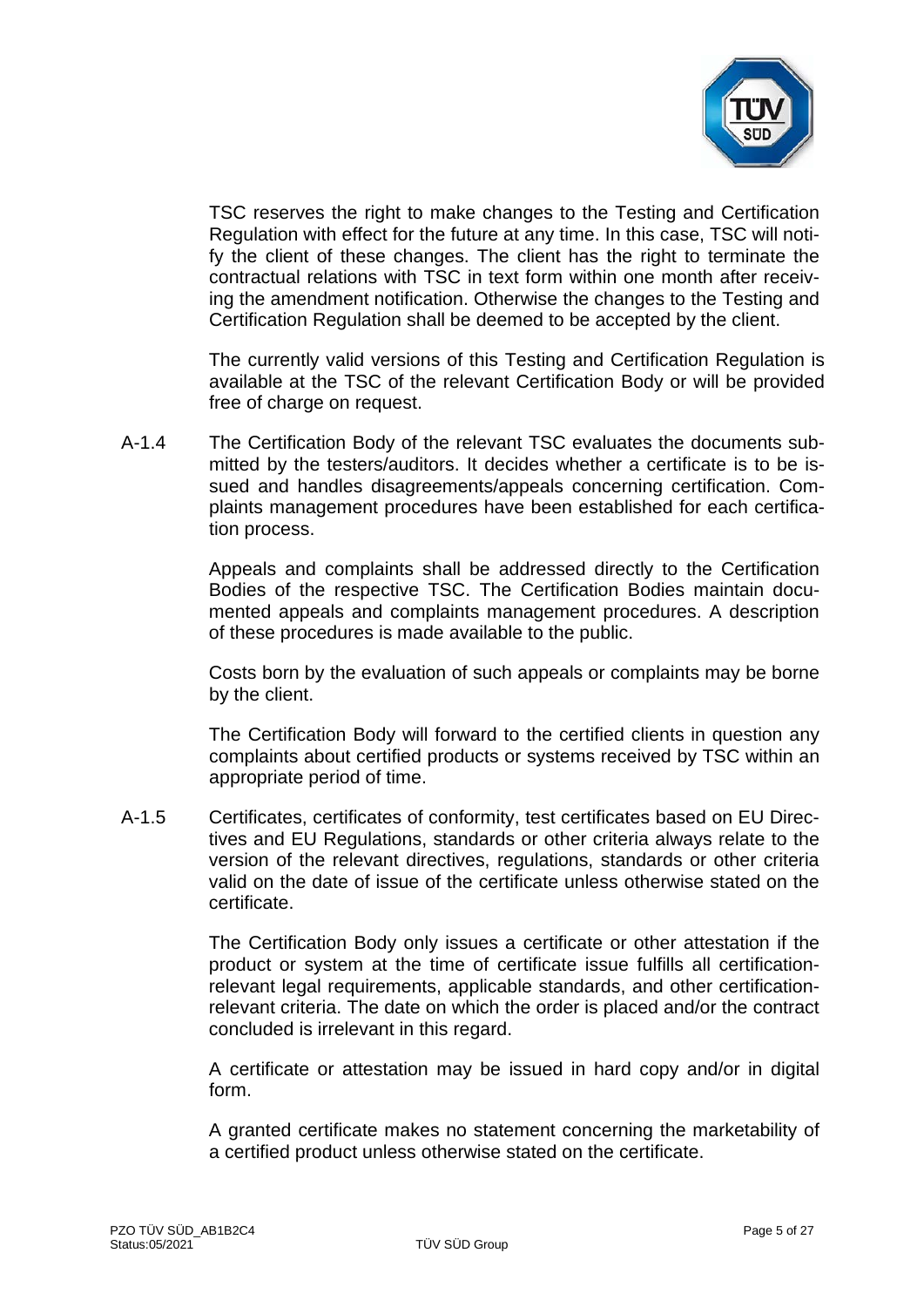

The certificate holder must at all times reference the pertinent annexes of the certificate. The certificate (and any duplicate certificates) is not transferable and shall remain the property of TSC.

Certificates only relating to EU Directives and EU Regulations do not entitle the holder to use a TÜV SÜD certification mark unless otherwise stated on the certificate or determined by the certification scheme.

Any CE marking with the number of Notified Body is only allowed, as long as the use is granted by a valid certificate.

- A-1.6 The client shall ensure that auditors/representatives of the authorized bodies (e. g. regulatory authority, accreditation body or certification scheme owner) are entitled to participate in witness audits on the business premises of the client/manufacturer and/or their subcontractor/supplier.
- A-1.7 Where on-site activities (e. g. audits, inspections) conducted by TÜV SÜD personnel require personal protective equipment, TÜV SÜD and the client shall agree upon supply of such equipment in advance of any visit.
- A.-1.8 Each certificate is subject to the existence of a valid certification contract/order.

The certification contract/order may be terminated in whole or in part, if specific regulations of the certification contract/order not define any other periods of notice:

- I. by termination **without cause**
	- a. for system certifications: with three (3) months notice to the next scheduled audit due date (for the surveillance or the recertification audit respectively) by the certificate holder or TSC.
	- b. for product certifications: with two (2) months notice to the end of the respective calendar year.
	- c. System certification based on EU Directives and EU Regulations are handled by TSC according to A-1.8 I.a.
- II**.** by termination **for cause**.
- A-1.9 If the validity of a certificate ends or if the certificate is revoked, withdrawn or expires irrespective of the reason, the underlying certification contract/order for this certificate will also expire automatically without requiring separate termination. This does not apply if the contracting parties have agreed on continuing the contractual relationship prior to its automatic expiry.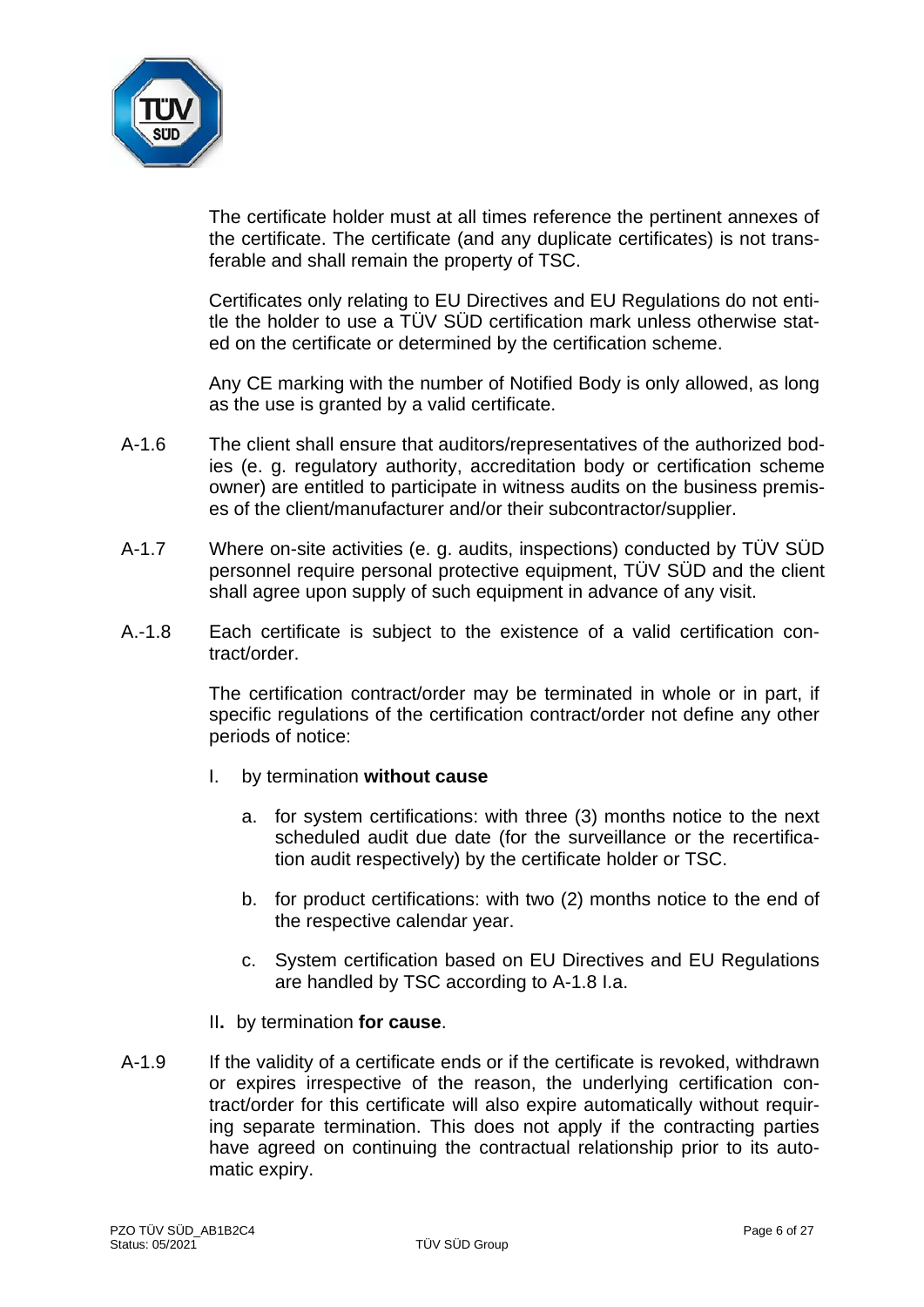

- A-1.10 The expiry of the certification contract/order will not affect any existing claims against the client, e.g. unsettled receivables. All costs and expenses for upcoming surveillance or auditing/testing of the certified system or product already incurred can be claimed.
- A-1.11 The requirements of this Testing and Certification Regulation will applies during the term of the certification contract/order and for three (3) years thereafter (grace period). If only part of the certification contract/order is terminated, the grace period will also apply to the terminated part.
- A-1.12 Should any individual provision of this Testing and Certification Regulation or any part of any provision be or become void or unenforceable, the validity of the remaining Testing and Certification Regulation hereof shall remain unaffected. In such case the void and/or unenforceable provisions shall be replaced by corresponding provisions coming as close as possible to the sense and spirit and purpose of the void and/or unenforceable provision.
- A-1.13 The certificate holder shall ensure that the TSC can audit/inspect the manufacturing facility and other sites specified by the manufacturer as well as critical subcontractors and/or key suppliers and the relevant warehouses of authorized representatives, importers, and branches at any time during regular working hours, including as unannounced audits, at the cost of the certificate holder.

The TSC has the right to take free samples of the certified products for testing to the extent necessary at all of the above sites, including sites owned by parties other than the certificate holder.

#### **A-2. Expiry, withdrawal, revocation, restriction, or suspension of certificates**

- A-2.1 A certificate expires automatically or is deemed to be withdrawn if
- A-2.1.1 the indicated period of validity expires or if the contractual basis for use of the certificate and/or certification mark otherwise ceases to apply,
- A-2.1.2 insolvency proceedings are opened over the certificate holder's assets or the opening of such proceedings is refused for lack of assets and the certificate holder fails to inform the responsible Certification Body in writing and within one month of its application for insolvency proceedings,
- A-2.1.3 the certificate holder permanently discontinues business operations without a legal successor,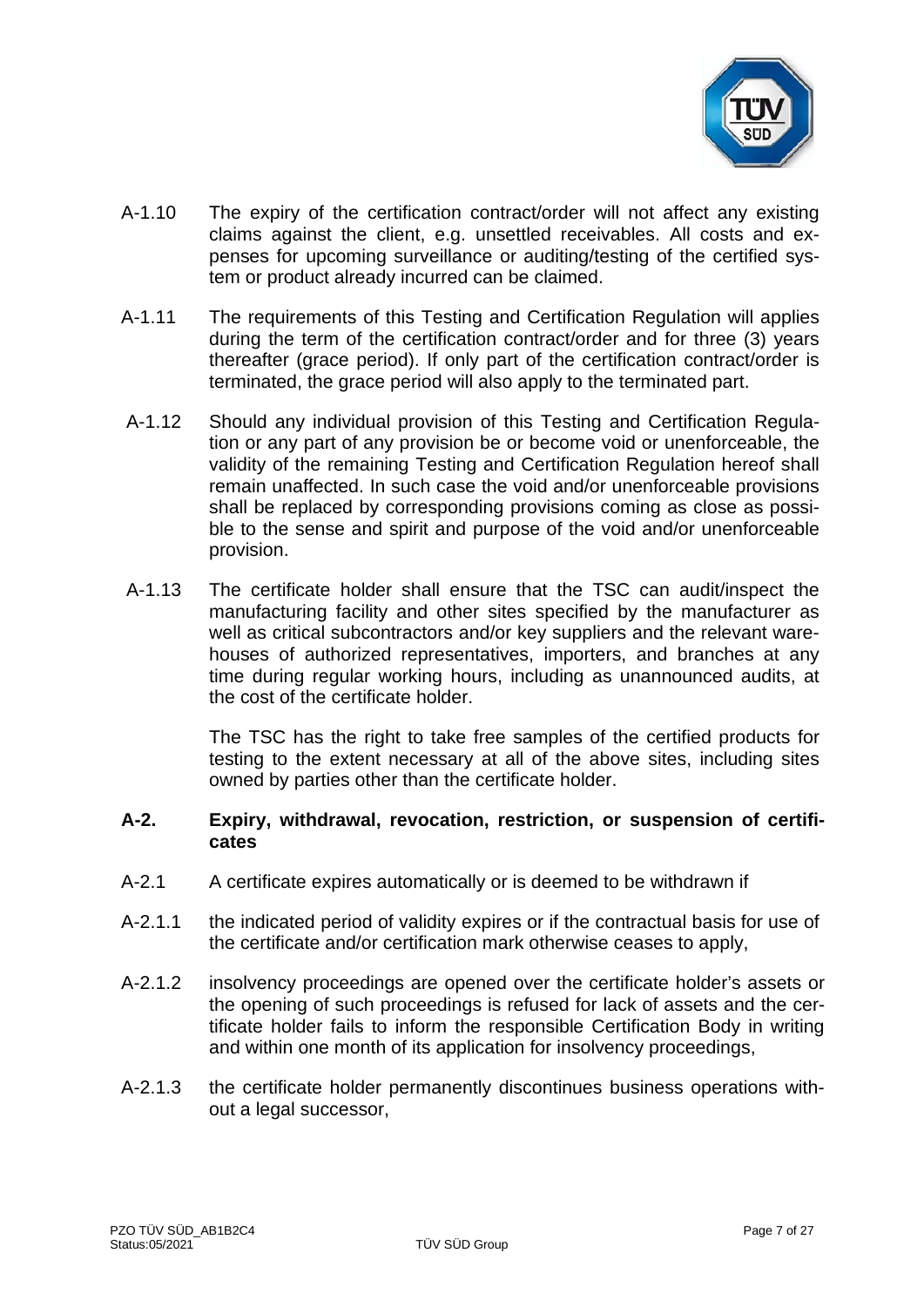

- A-2.1.4 the requirements (e.g. of a regulatory authority, accreditation body or certification scheme owner, codes of practice etc.) on which the certificate is based have changed and the certificate holder is unable to demonstrate within a defined time period at the certificate holder's expense that the product or system conforms to the new requirements through TSC retesting or re-auditing,
- A-2.1.5 the underlying (main) certificate becomes invalid,
- A-2.1.6 the certificate holder is obliged to withdraw the product/certified service from the market,
- A-2.1.7 the product or system has been inadvertently assigned to the wrong basis of evaluation under the scheme rules, e.g. an incorrect class as per the relevant EU Directive and EU Regulation on which conformity assessment is based,
- A-2.1.8 defects or nonconformities are detected in the products or systems; products fail to conform to the certified samples or key prerequisites pertaining to the certified product/system are not or no longer fulfilled.
- A-2.2 The Certification Body in the respective TSC is entitled to suspend, withdraw or revoke a certificate at its own discretion with or without notice, in particular if
- A-2.2.1 further use of a certification mark/certificate is no longer justified, i.e. not or no longer meaningful within the market context or is prohibited by law; in such cases, TSC will provide an alternative certification mark, if possible,
- A-2.2.2 the certificate holder engages in, initiates or tolerates
	- misleading or otherwise unacceptable advertising, in particular with the certification mark, the certificate or the test report,
	- misuse of certificates, certification marks or test reports, or
	- violation of legal provisions when marketing a product tested by a TSC.
- A-2.2.3 the certificate holder fails to pay outstanding invoices within 4 weeks to TSC, despite receiving reminders in text form to that effect,
- A-2.2.4 the certificate holder files for insolvency or similar proceedings under foreign law outside of Germany or the opening of such proceeding is rejected for lack of assets,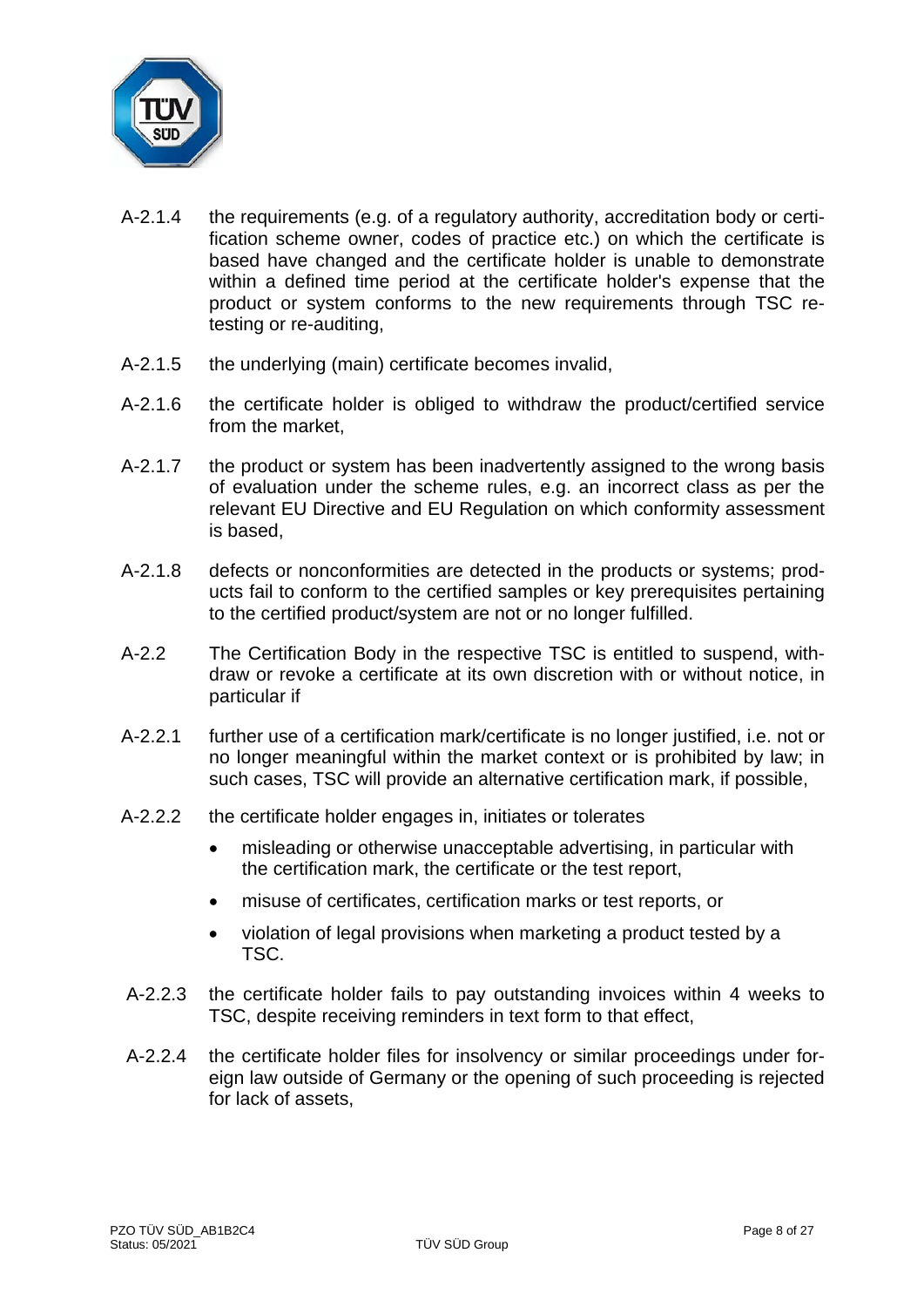

A-2.2.5 the certificate holder violates this Testing and Certification Regulation and/or the related part of the contract/order, unless such violation is insignificant in nature or represents only minor negligence,

> TSC is entitled but under no obligation to grant the certificate holder a period of grace to remedy the violation.

- A-2.2.6 the relevant Certification Body forms the opinion that
	- the certified product or system does not or no longer comply or no longer complies with the underlying certification requirements or standards, or
	- fails to fulfill its purpose as defined by the manufacturer, or
	- is exposing users, operators or third parties to considerable risks, or
	- fails to adapt the product or system to the applicable version of the relevant standard or certification requirement within the period of time allowed to the certificate holder by the Certification Body; or
	- the certificate holder is in violation of any certification-related conditions/obligations.
- A-2.2.7 the certificate holder makes incorrect statements to TSC or withholds from TSC important facts that are relevant for certification,
- A-2.2.8 it becomes evident after certificate issue that the certificate holder failed to fulfill the certification requirements from the outset,
- A-2.2.9 the certificate holder objects to changes in this Testing and Certification Regulation and/or a relevant part of the contract/order (e.g. the relevant current rates and fees) within a 6-week period of appeal after such amendments have come into effect,
- A-2.2.10 inspection or auditing of facilities or product testing is not made possible or the products or documents are not made available within the specified time. This also applies if follow-up-services, surveillance measures or audits cannot be carried out within a timeframe of 4 weeks (unless otherwise specified by the Certification Body) despite a text form request to this effect or if nonconformities are not eliminated within the agreed period through appropriate corrective actions.
- A-2.3 Certificates can also, be restricted or suspended with regards to time and content for the reasons noted above (A-2.1 and A-2.2).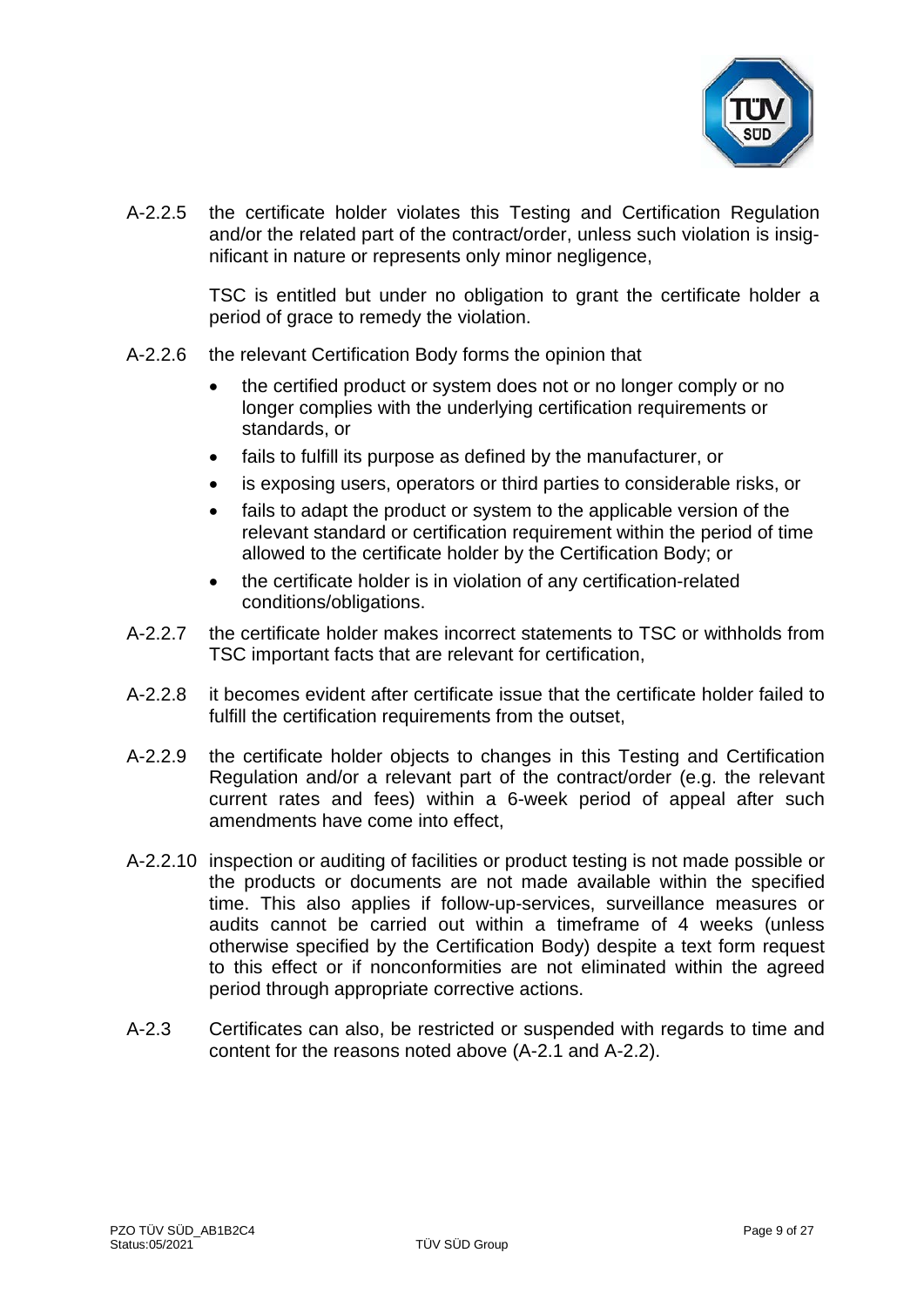

A-2.4 The Certification Body of the respective TSC is entitled to publish details of the expiry, withdrawal, revocation, restriction, and suspension of a certificate. Continued advertising or other use of the certificate/certification mark or the name of TSC is prohibited in all such cases. A certificate that has expired, has been withdrawn, or has been revoked shall immediately be returned to the Certification Body and/or destroyed or, if being a digital certificate, permanently deleted upon the Certification Body's request.

> License fees paid in advance shall not be reimbursed; those not yet paid shall be paid in full.

A-2.5 Apart from cases of willful intention and gross negligence, TSC shall not be liable for any disadvantages arising for the client from non-issue, expiry, withdrawal, revocation, restriction, or suspension of a certificate.

#### **A-3. Use of certificates, certification marks and test reports in business transactions**

# **A-3.1 Granting rights of use**

During their certificates' terms of validity clients are entitled to use their certificates in their business transactions as set forth in this Testing and Certification Regulation. If the respective certification criteria and procedures provides for the issue of a certification mark, clients will also be granted the limited, non-exclusive right to use the certification mark in their business transactions and in particular their advertising during the period of validity of the underlying certificate. In this context, clients may only use the certification mark assigned to the respective certification. The right of use will expire on expiry, withdrawal, revocation, restriction or suspension of the underlying certificate.

# **A-3.2 Terms of use of certification marks and certificates**

- A-3.2.1 Certification marks and certificates shall not be misused or used in a misleading manner that may jeopardize the trust of the public in the TSC's certification marks or certificates. Certification marks and certificates shall only be used in unchanged form; in particular, they shall not be modified in content by adding, deleting, or covering by shades or watermarks. The role of the TSC as an independent third party shall not be compromised by the use and visual presentation of certification marks.
- A-3.2.2 A certificate or a certification mark referring to a management system may only be used to promote the system concerned. A product certificate or product certification mark (in as far as a certification mark is approved) may only be used to promote the certified product as described on the certificate.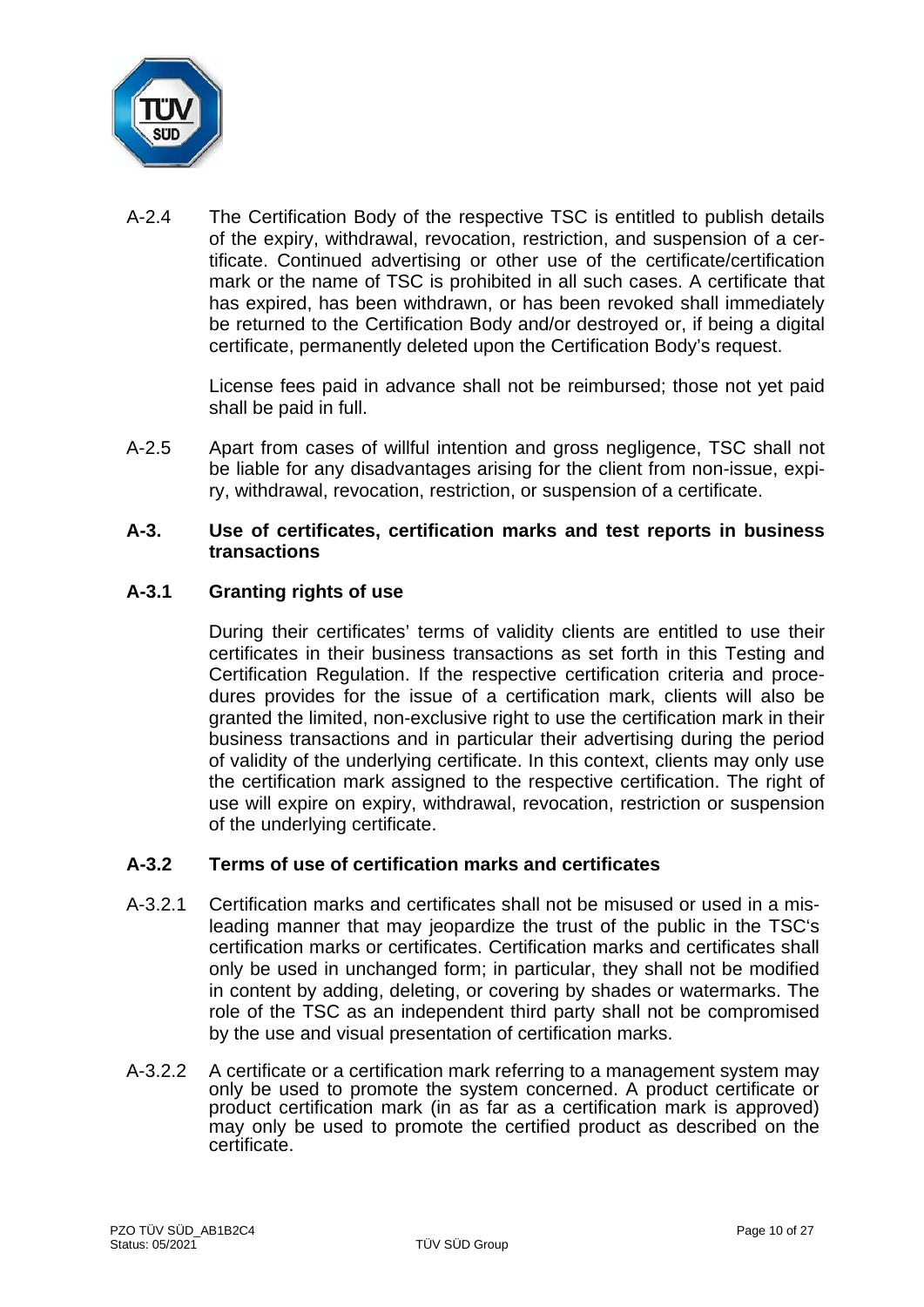

The use of certificates and/or certification marks must not give the impression of certification applying to activities outside the scope of certification.

- A-3.2.3 Product-related advertising using a certification mark is not permissible in cases where only a certificate of conformity or management system certificate has been issued.
- A-3.2.4 Where certification marks or certificates refer only to certain partial aspects of a product or system, advertising must not give the impression of certification of the entire product or system.
- A-3.2.5 Full responsibility for correct use of the certificate and/or certification mark and for the correctness of all statements about the certified system/product rests with the certificate holder. In the case of product certification this also applies to correct use/advertising by the customers of the certificate holder.
- A-3.2.6 It is recommended that clients, when using certification marks and certificates in their advertising, take steps to ensure that the target groups addressed by advertising can inform themselves easily, adequately and transparently of the content of the TSC services underlying the certification marks or certificates.

# **A-3.3 Requirements regarding the visual presentation of certification marks**

- A-3.3.1 Clients may use certification marks only and may under no circumstances use the TÜV SÜD logo ("TÜV SÜD – Octagon", logo see headline) or the slogan of the TÜV SÜD Group (at present: "Add Value, Inspire Trust.").
- A-3.3.2 Neither the content nor the design of the certification mark provided by TSC may be changed. It must be recognizable as certification mark and its size must be clearly smaller than that of the company logo of the client/ certificate holder. The information included in the certification mark must be clearly legible even if the certification mark is displayed at reduced size.
- A-3.3.3 The certification mark must stand alone and may not be associated or combined with any other element (e.g. the client's company logo, statement, or graphics). The use of the certification mark in particular must not give the impression that the client/certificate holder or its employees are members of the TÜV SÜD Group or that the certification mark is the client's trademark/customer logo. Certification marks shall not be used in a non venerable manner.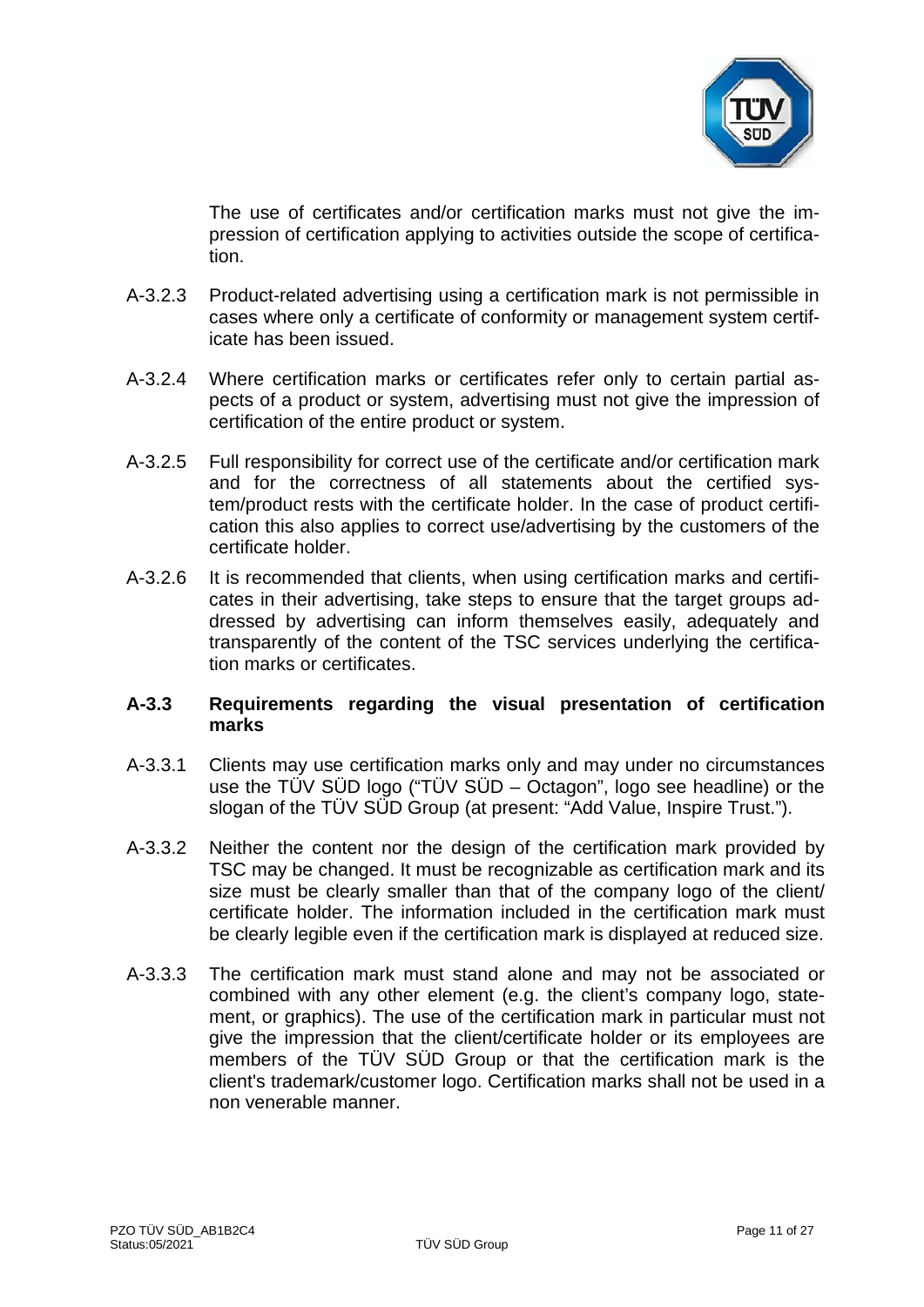

# **A-3.4 Use of TSC test reports**

Unless expressly approved beforehand in text form by the relevant Certification Body/relevant TSC or where use of the report is an integral part of the underlying certification procedure or disclosure is required on the basis of legal, regulatory or accreditation-related requirements, the following shall apply:

Reports by TSC may not be published/reproduced in part or in full in particular for advertising purposes.

If test reports, audit reports or other reports are used with the approval of the TSC, the client shall not complement said reports by adding any statements or interpretations that go beyond the reports' actual contents. In particular, clients shall not add any distorting or misleading statements or interpretations that could give rise to doubts in the impartiality of TÜV SÜD. Clients must ensure at all times that the test results of the TSC are reproduced correctly and not distorted.

The same applies to communication activities, advertisements, confirmations, communications, sales collaterals etc in digital, audio and print media.

In cases in use of the reports prepared by TSC is approved, said reports may only be quoted verbatim and with their complete wording, giving the date of issue.

TSC reports may never be used to claim or imply that TSC particularly recommends the product or system to customers.

#### **A-3.5 Information obligation before press publications**

If the customer plans to mention a TSC or a TSC testing and/or certification in a press release, in particular in a professional articles and social media posts, the press office of the TÜV SÜD AG (presse@tuvsud.com) shall be informed about it in time.

This shall not replace a necessary prior consent of TSC.

#### **A-3.6 Consequences of impermissible use**

The client undertakes to indemnify TSC or the respective TSC Certification Body at first request against all claims by third parties arising as a result of the client's use of the certification mark, certificate or TSC report contrary to the terms of this contract. The same applies to all claims by third parties against TSC /TSC Certification Body arising as a result of advertising statements made by the client.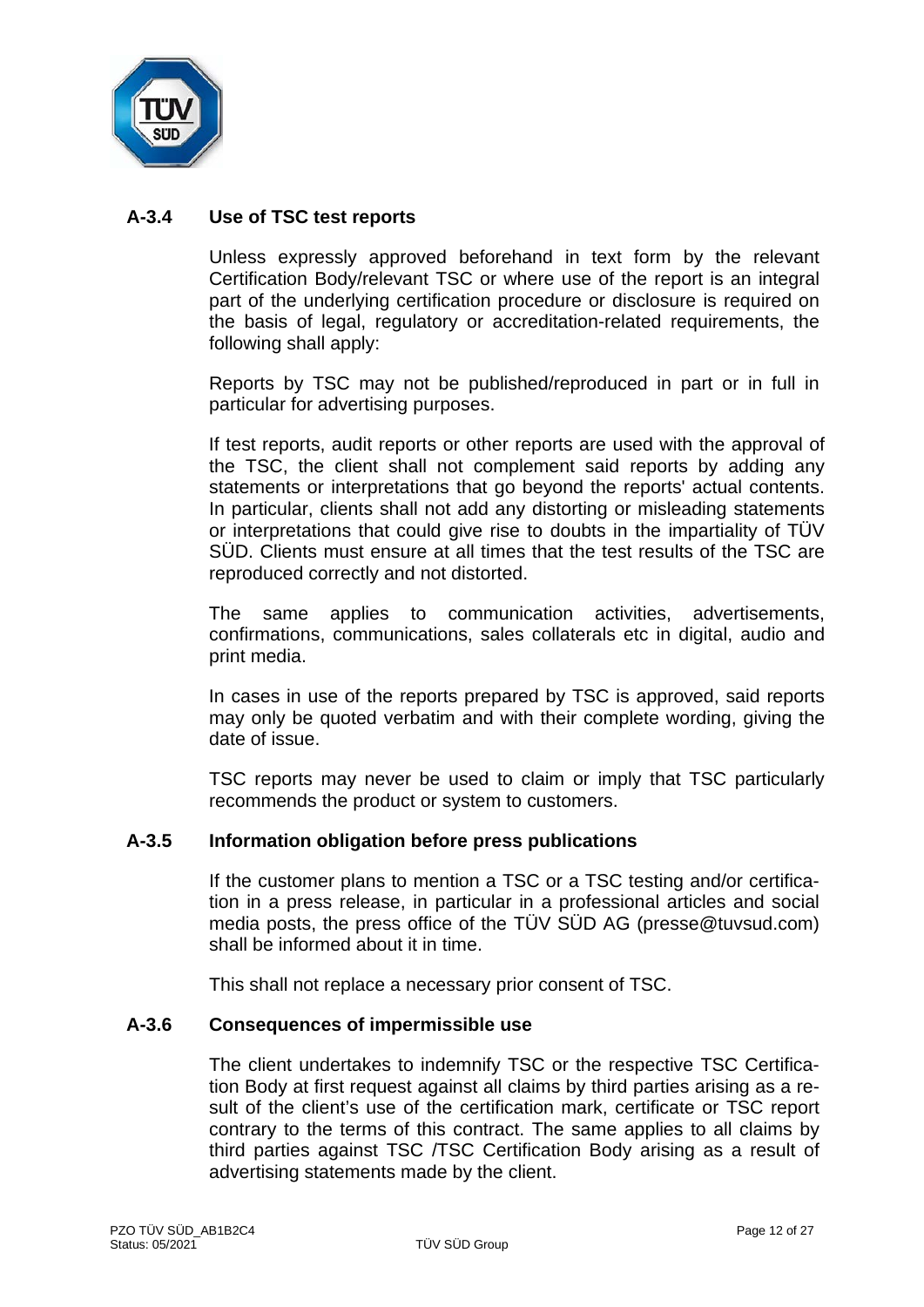

Any cost arising from such issue will be billed to the client.

# **A-4. Publication of certificates, certification marks and test reports**

TSC can publish the names of the certificate holders, tested products, audited systems, etc. for consumer information or if required by the certification procedure or by relevant law. TSC shall be entitled to grant authorized bodies (e.g. authorities, accreditation bodies or certification scheme owners) direct access to the certification-relevant documentation at any time.

All further information about clients, certified products and systems are subject to confidentiality unless the disclosure of such information is requested by court or an authorized body or otherwise mandatory by law or for the certification procedure. This obligation of non-disclosure applies equally to all employees and agents of TSC.

# **A-5. Retention of test samples and documentation**

As far as clients are in possession of test samples and pertinent documentation, they must retain them for a period of ten (10) years after expiry of the certificate or after the last product covered by the certificate is placed on the market area, whichever is the longer.

System certification documentation shall be retained for the term of validity of the certificate plus a minimum of three (3) years.

All other legal provisions extending beyond shall remain unaffected.

Claims for damages against TSC shall be excluded, in particular if clients fail or are unable to provide a test sample/document returned to or retained by them in unchanged condition.

# **A-6. Violation of Testing and Certification Regulation**

TSC is entitled to claim payment of a contractual penalty of up to EUR 50.000 in each single case of each culpable violation of this Testing and Certification Regulation by the certificate holder. This applies specifically if a product labeled with the certification mark is offered for sale or marketed prior to the issue of the certificate, if unauthorized advertising takes place or if a certificate, certification mark or the CE marking with Notified Body number is used improperly.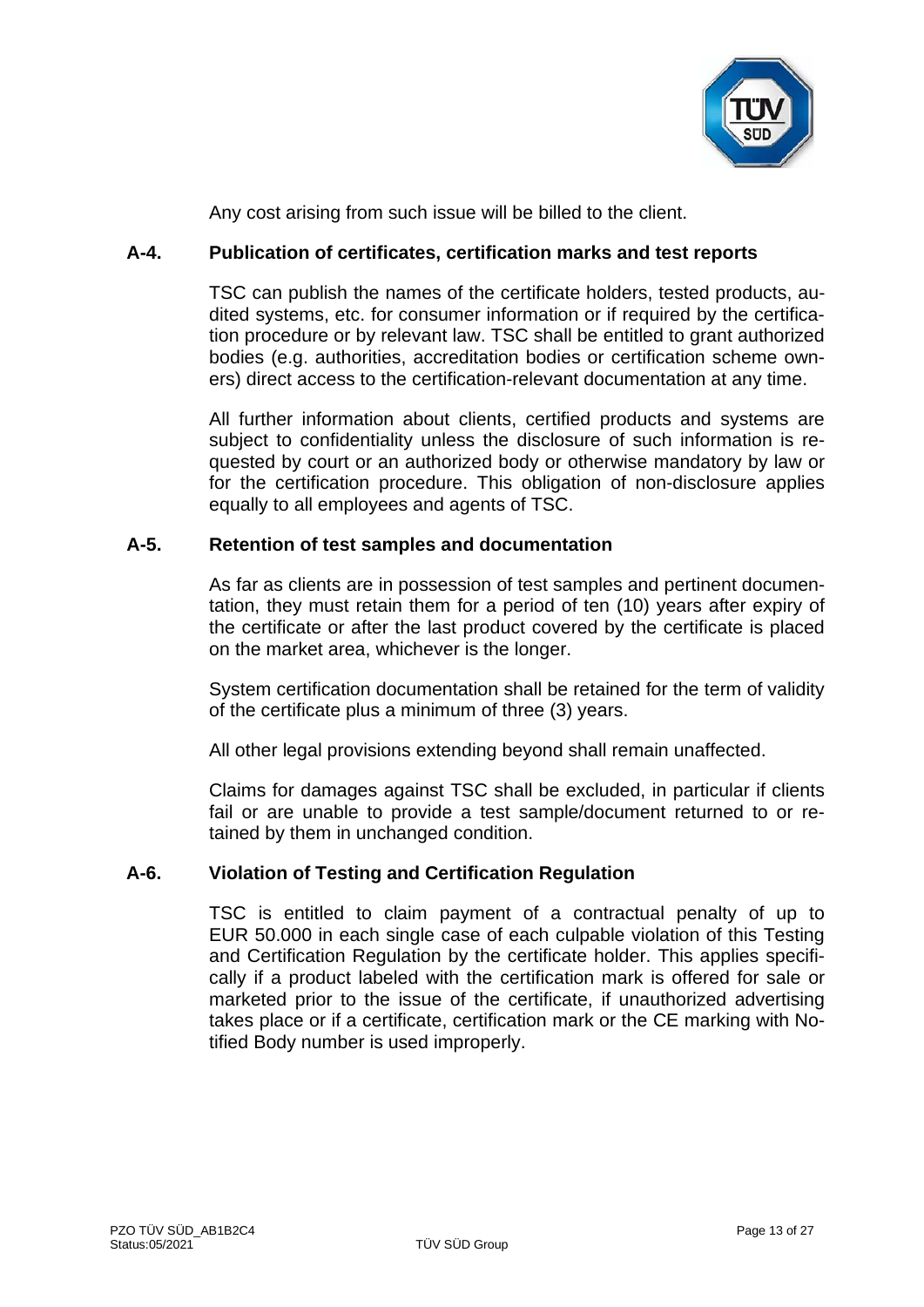

Furthermore, the TSC is entitled to bill any costs or expenses born by a suspension or cancellation of a certificate.

The certificate holder is liable for costs charged to TSC by authorized bodies (e.g. regulatory authority, accreditation body or certification scheme owner) or costs directly incurred by the Certification Body or the test laboratory resulting from culpable violation on the part of the certificate holder, in particular violation of this Testing and Certification Regulation.

This applies in particular if TSC's activities were the result of instructions issued by a supervisory authority or similar instructions and if such instructions proved to be justified.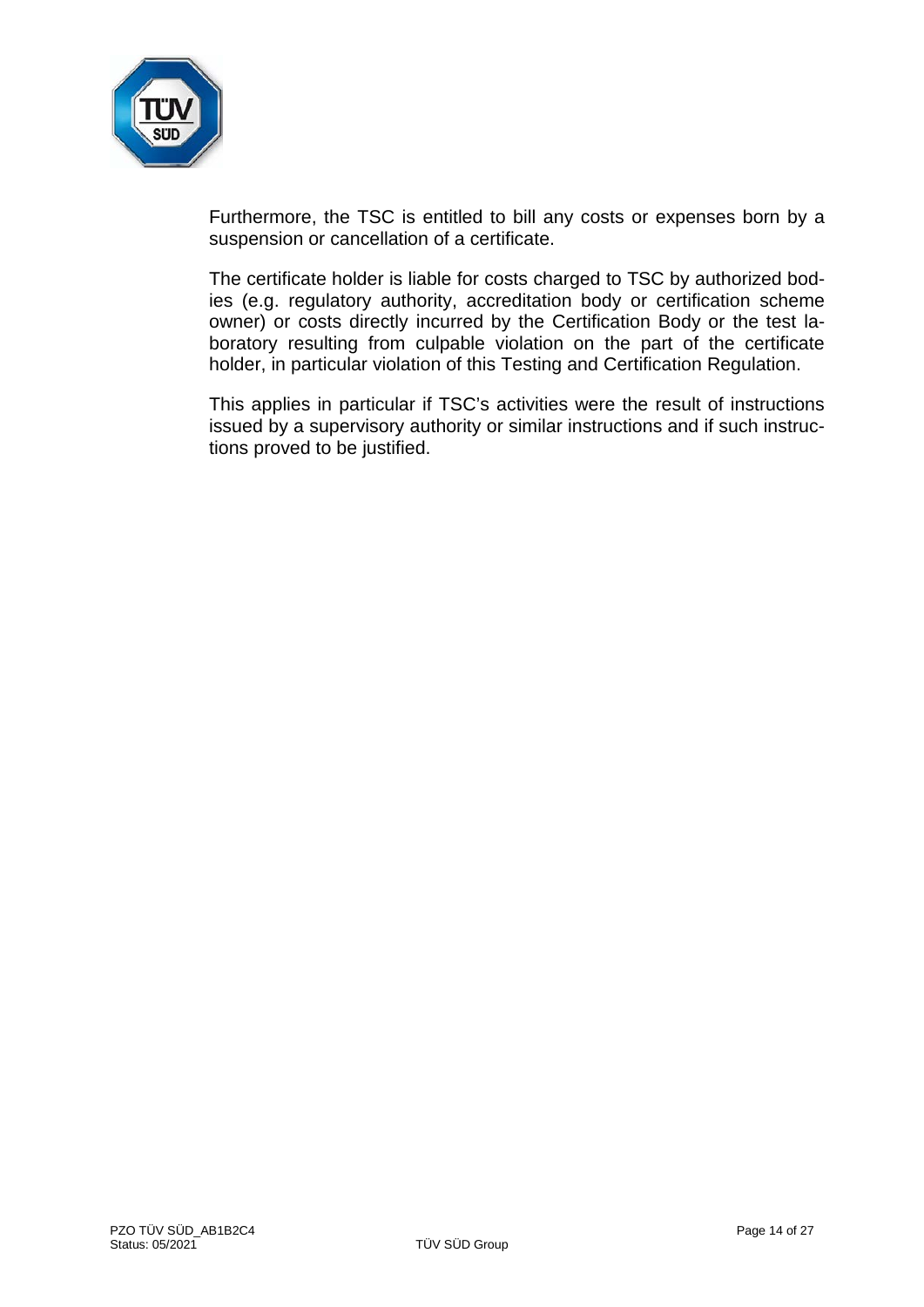

# **Module B1)Special regulations for product testing and certification**

In line with the TSC "Code of Ethics", TSC reserves the right to reject applications for testing and/or certification on a case-by-case basis in particular if they are in conflict with legal requirements, the TÜV SÜD brand, the TSC quality standards and corporate image.

#### **B1-1. Testing**

- B1-1.1 The client shall submit a test order to TSC and supply the required test samples and documentation free of charge. TSC shall, at its own discretion, carry out the tests either in their own test laboratory or externally, and prepare a summary report.
- B1-1.2 Following the test, TSC shall dispose of the test samples for a flat-rate charge per sample or, at the clients' express request, return them to the latter at their expense. TSC will not store test samples but may require the client to do so.

If a test is interrupted for more than one month, TSC may also return the sample or store it for a flat-rate charge for each month or part-month that elapses up to continuation of the test.

- B1-1.3 TSC is entitled to make the test file and, if necessary, the test sample, accessible to authorized bodies (e. g. regulatory authority, accreditation body or certification scheme owner). Any agreement to the contrary is invalid.
- B1-1.4 Transport, insurance, logistics, customs etc. of the sample(s) to TSC shall be arranged by, and at the expense of the client.
- B1-1.5 TSC shall not assume any liability if test samples are lost or damaged either in the course of testing or due to burglary, theft, lightning, fire, water, damages due to transport issues etc.
- B1-1.6 No consulting services will be supplied on product development or management-system establishment.
- B1-1.7 The evaluation of measurement results by TSC in order to make a statement of conformity, is done by taking into account measurement uncertainty as far as this is regulated for the respective test through regulatory requirements, applicable schemes and standards.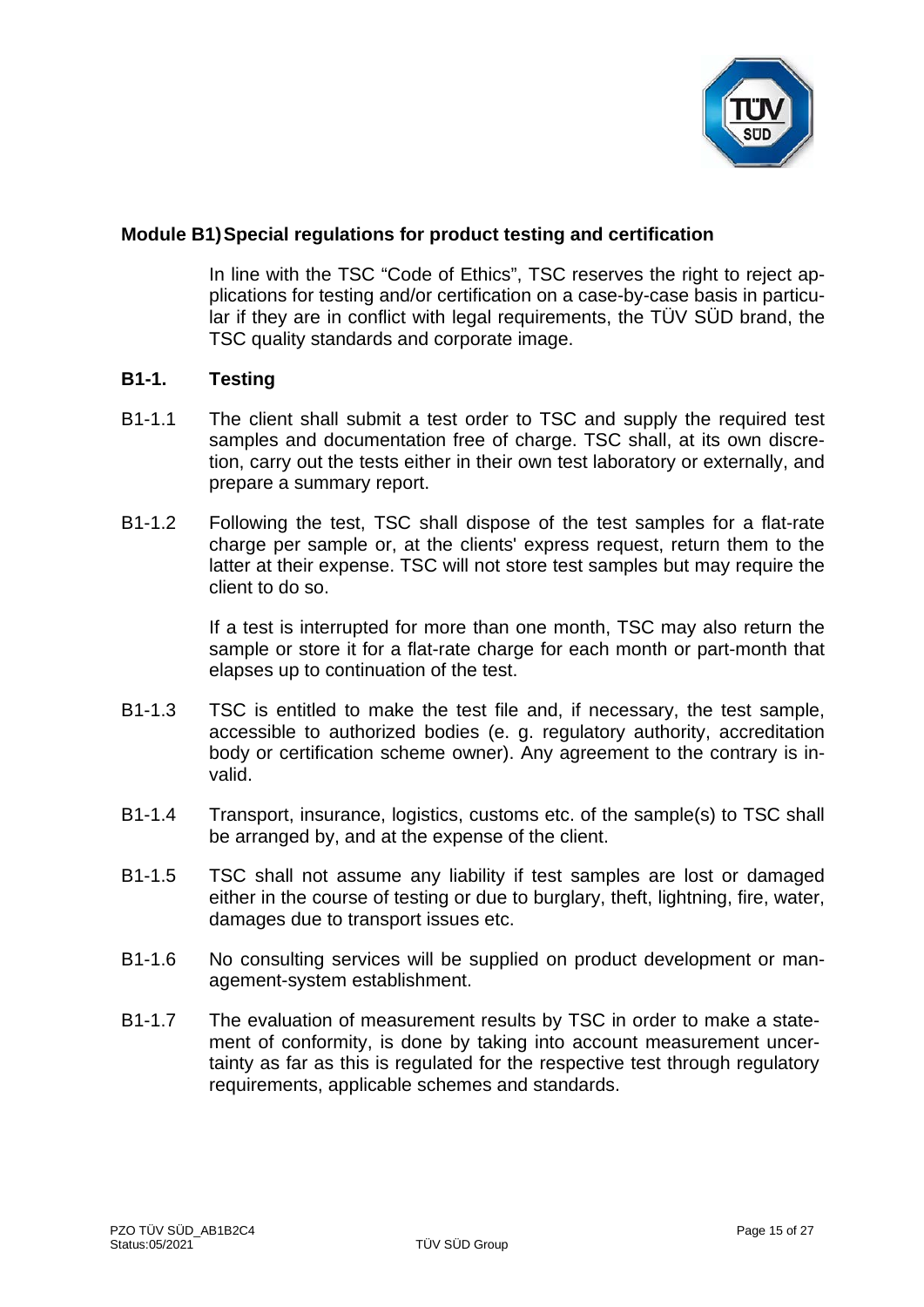

In this context, regulatory requirements have precedence over normative requirements. Contractual requirements from customer side are being observed only, if they are not in conflict to regulatory or normative requirements.

If none of these pre-requisites apply, measurement uncertainty is not taken into account during the evaluation of measurement results.

#### **B1-2. Certification**

On issue of the first certificate, the certificate holder automatically becomes a TÜV SÜD certification-system partner and remains partner as long as at least one certificate is valid.

After successful completion of product testing, TSC will award a certificate either with or without authorization to use a certification mark. If product certification does not include manufacturing surveillance, the product must not be labeled with a certification mark.

The following regulations apply to product certification that includes the issue of a certification mark or certificates that bore the right to carry the CE-Marking with the number of Notified Body:

- B1-2.1 A positive result of product testing and a positive result in the initial audit of the manufacturing site is required for issuing a license for the use of a certification mark. The continued use of the certification mark will depend on regular inspections (follow-up-service, see B1-2.7) and a valid certificate (respective license).
- B1-2.2 The certificate holder shall only use the certification marks defined in the certificate for the specific models listed on the certificate.

The certificate holder shall be responsible for controlling the use of the certification mark and ensure that the certification mark is only used in conjunction with the certificate holder's identity and the specific certified model number.

The certificate holder shall not transfer the certificate rights to third parties.

Should a product certificate become invalid, the products listed on the certificate shall not be made available on the market using the certification mark or in case of CE-marking with the Notified Body number.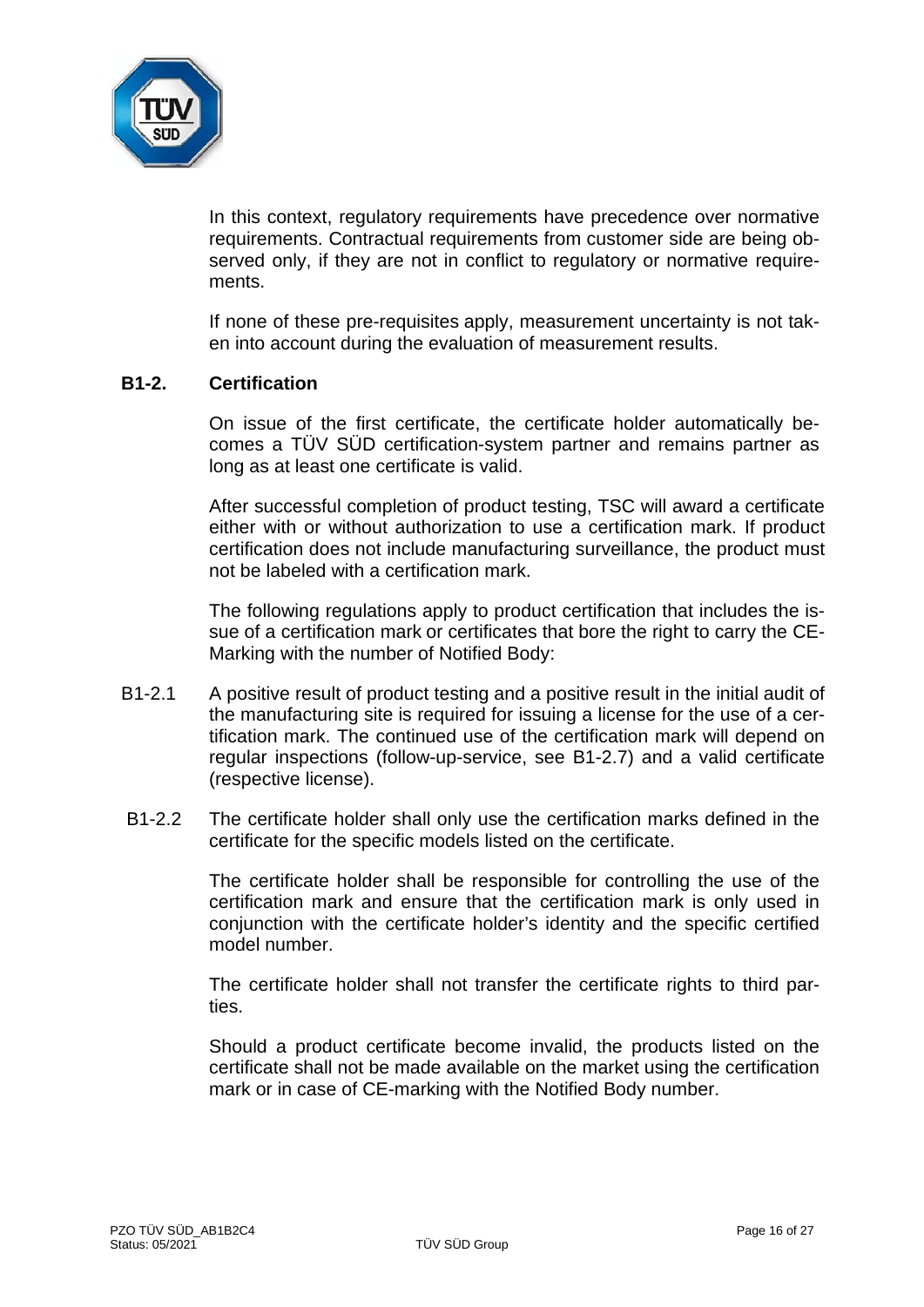

Holders of withdrawn or revoked certificates must in addition either remove the certification mark from all products accessible, make the certification mark permanently unrecognizable or destroy the products and enable the TSC to verify these measures on their own cost.

- B1-2.3 TSC certification marks may only be used for products in conformity to the type or model successfully tested and the specifications included in the test report(s) or supplementary agreements. The required documents (e. g. certificate of conformity, operating and assembly instructions) are to be enclosed with the product in the appropriate language of the country of destination as not otherwise required by applicable laws.
- B1-2.4 Additional characteristics for individual certification marks

If a product is manufactured at several manufacturing sites with different qualifications (e. g. with or without ISO 9001), the qualification level of the respective manufacturing site may only be used if different designations are given to the models. Otherwise only the level of qualification which applies to all manufacturing sites may be used for advertising.

- B1-2.5 Holders of certification marks must constantly monitor the manufacturing of products that have been awarded the certification mark to ensure conformance to requirements tested. They must also carry out the specified tests and inspections, document any complaints in connection with certified products and the correction of nonconformities. The Certification Body must be immediately notified of any changes made to the products, recalls or safety related incidents after certification. If the certificate concerned is to be maintained, the Certification Body may request the manufacturer to prove compliance with standards and/or codes of practice or may require an additional test to be carried out by a qualified test laboratory.
- B1-2.6 As a minimum requirement, every product must be identified by a nondestructible marking clearly indicating the name of the manufacturer or importer and type designation, so that the identity with the approved type with the serially manufactured product can be proved. If a product submitted for testing does not satisfy the test requirements and if products corresponding to this test sample have already been distributed for sale or have been the subject of a certification mark misuse, the modified test sample may only be certified if it bears another type designation.
- B1-2.7 Inspection of manufacturing sites in the case of certificates including authorization to use a certification mark (follow-up-service), market surveillance: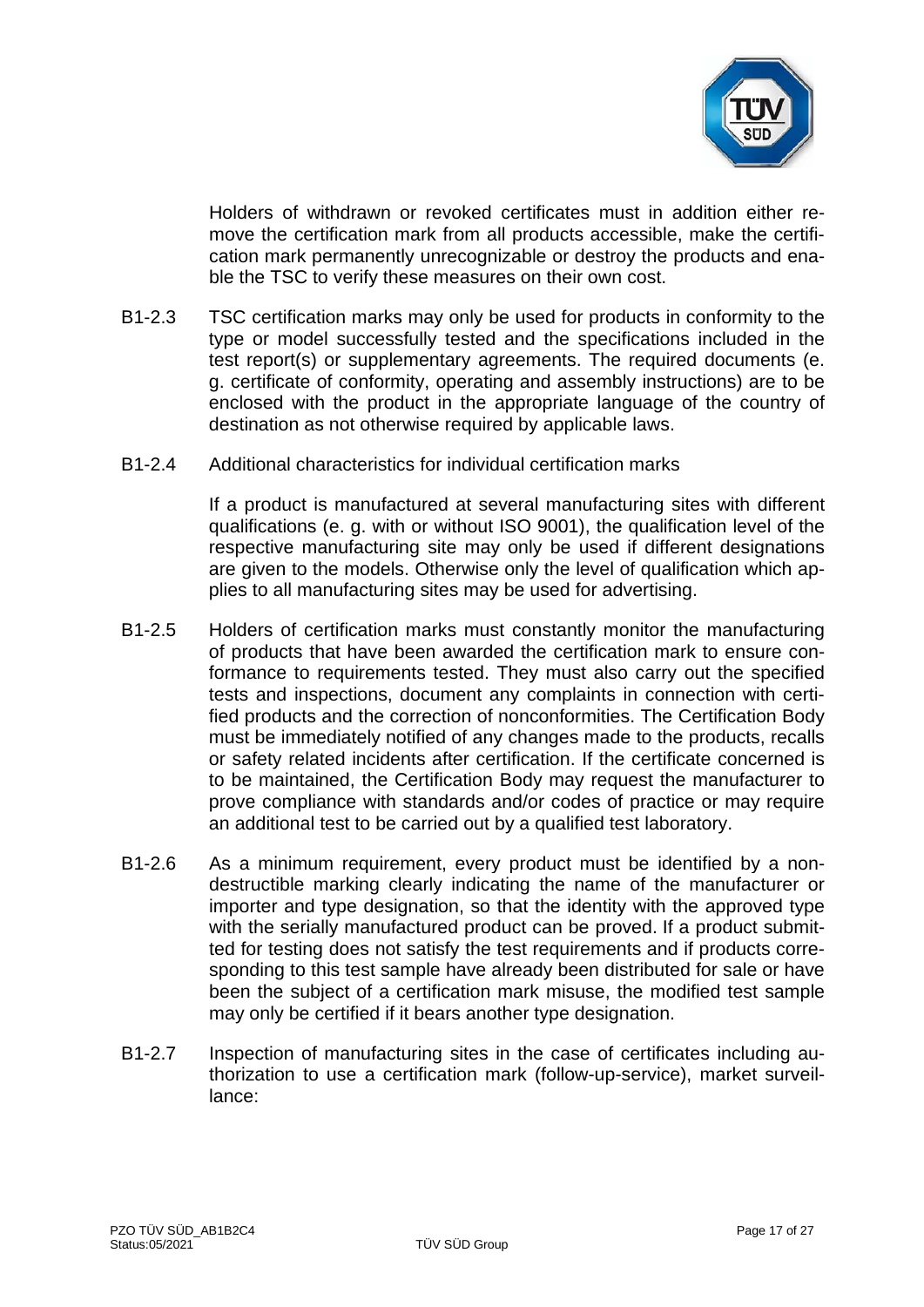

B1-2.7.1 In order to ensure maintenance of the product characteristics on which a certificate has been based, the Certification Body will regularly inspect manufacturing and testing facilities as well as quality assurance measures at the certificate holder's expense. Alternatively, for certification including the right to use a certification mark, random checks based on modules of the Council Decision 768/2008/EC may be agreed prior to issue of the certificate. If the quality management system of the respective manufacturing site has been certified by TSC, the follow-up-service may also be incorporated in the surveillance/re-certification audit pertaining to the system.

> To ensure production quality, additional pre-shipment inspection may be arranged, in which samples from the products to be shipped are checked for conformity with the tested and/or certified type respectively the sample as provided.

- B1-2.7.2 The certificate holder shall immediately inform the TSC of any relocation of a manufacturing plant, transfers of manufacturing plants to another company/company owner or changes in the manufacturing process that may affect the production of the certified product. In these and other special cases, the Certification Body may demand that the product is identified by a predefined control mark, in addition to the certification mark, so that products from different periods of manufacturing can be identified. Should there be a change in the manufacturing site, TSC must inspect and approve the new production facility before the products manufactured there can be labeled with a certification mark. The holder shall inform the TSC of any changes to the holder's details.
- B1-2.7.3 The Certification Body is entitled to pick samples of products identified by a certification mark from the market for testing purposes. If the certificate requirements are not satisfied, e. g. because of unauthorized modifications that have resulted or may result in restriction, suspension or withdrawal of the related certificate, the certificate holder shall bear the costs of retesting/inspecting the product and/or the manufacturing site.
- B1-2.7.4 The certificate holder shall inform the Certification Body immediately of any damage or other events arising from certified products.
- B1-2.8 In addition to an existing (main) certificate further certificates may be issued
	- a. For the same (main) certificate holder if he seeks to have certified a product under another name than that appearing on the (main) certificate,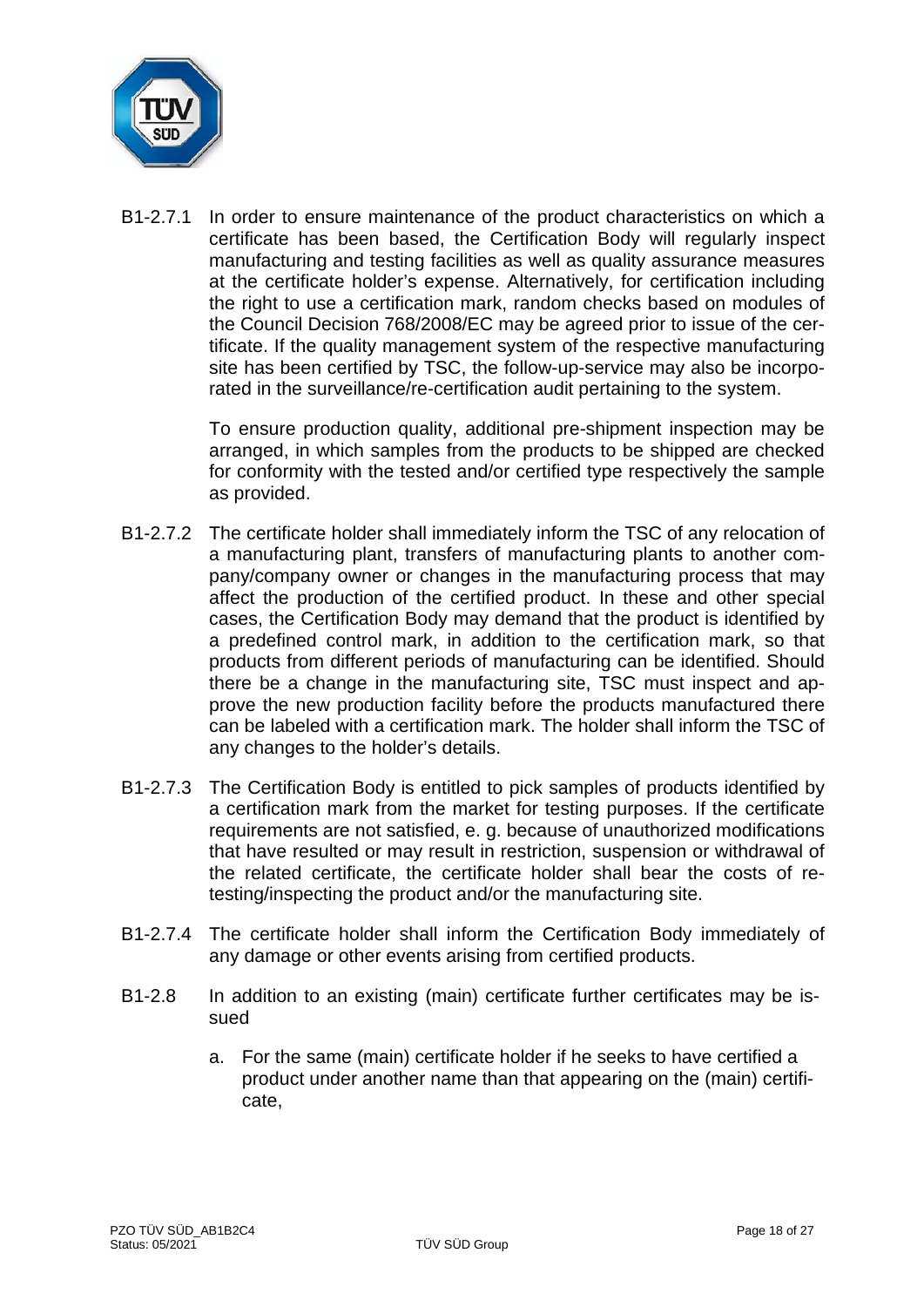

b. For certificate holders differing from the (main) certificate holders, if he also seeks to have a product certified under another or same name than that appearing on the (main) certificate. Prerequisite is the approval of the (main) certificate holders and their confirmation of equality of design of the product with that from the (main) certificate.

The content and validity of such certificates shall be dependent on the (main) certificate.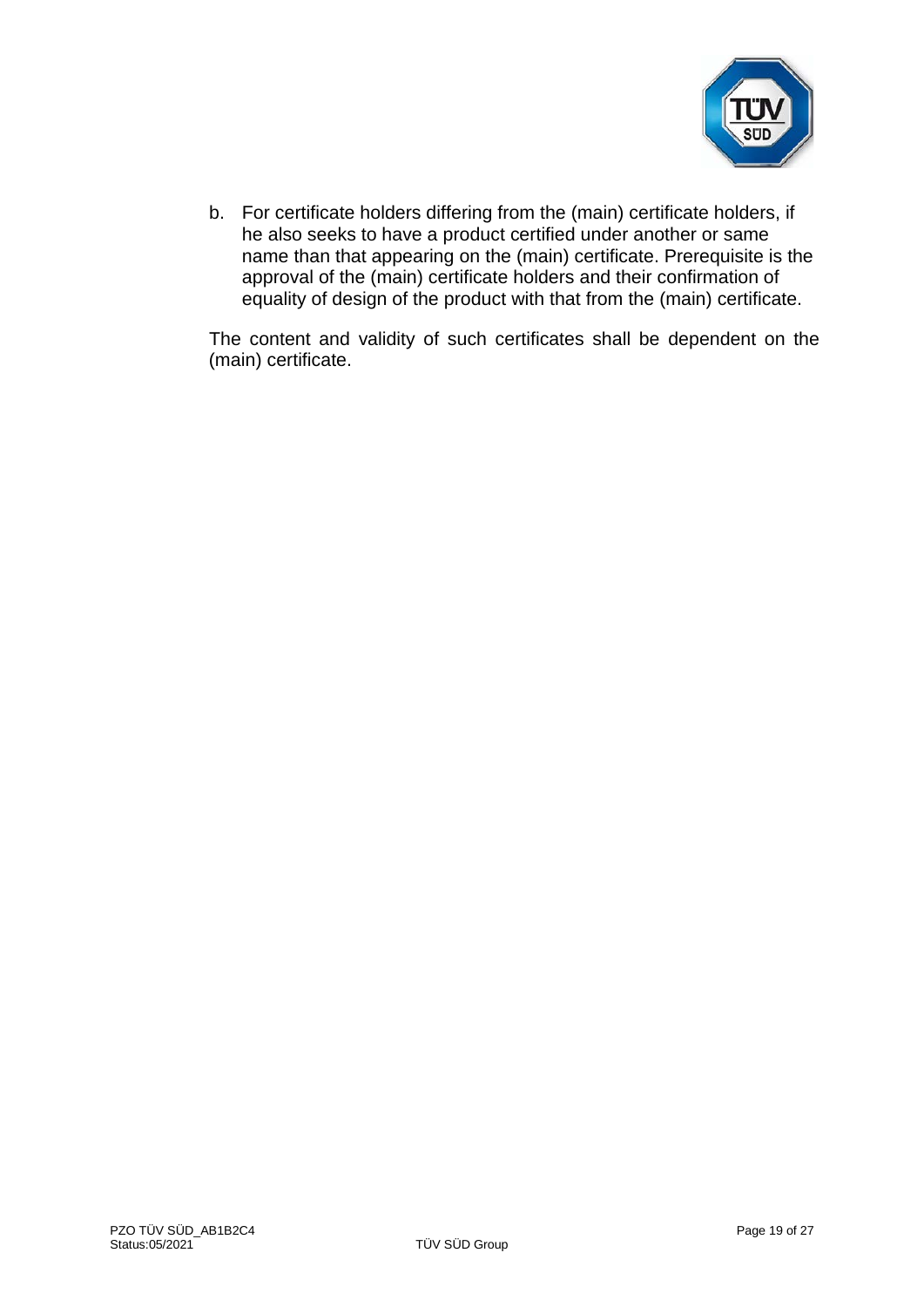

# **Module B2) Special regulations for management system auditing and certification**

#### **B2-1. General**

TSC carries out management system (hereinafter referred to as "system") auditing, verification and certification in the non-regulated and regulated area, including according to EU Directives and EU Regulations.

TSC does not perform consultancy services relating to management system establishment, including customer-specific training and internal audits on the subject matter of the certification.

#### **B2-2. Due date for audits**

The due date for the next certification, re-certification or surveillance audit is determined by the specific certification scheme; it is usually 12 months after the last day of the most recent regular audit carried out.

#### **B2-3. Audit on site**

The customer or certificate holder shall ensure in a reasonable manner (contractually, if needed) that TSC is enabled to perform the audit on site at the certification-relevant premises and shall have access to these premises at any time

#### **B2-4. Remote audits**

If permitted by the applicable specific certification scheme, TSC is entitled to conduct audits remotely by using a videoconferencing tool.

# **B2-5. Preliminary system assessment, pre-audit**

On request, TSC offers the following services which can also be independent of a certification procedure:

- B2-5.1 Based on management system documentation, areas of concern in the description of the system are pointed out in a preliminary assessment as compared with the requirements of the respective legal basis or standard. The client receives a report on the results of the assessment.
- B2-5.2 The aim of the pre-audit, the on-site and total scope of which is defined jointly with the client, is to draw attention to areas of concern in the system. The auditor informs the client of the results in a closing meeting; if requested, TSC prepares a pre-audit report. Only one (1) pre-audit may be carried out.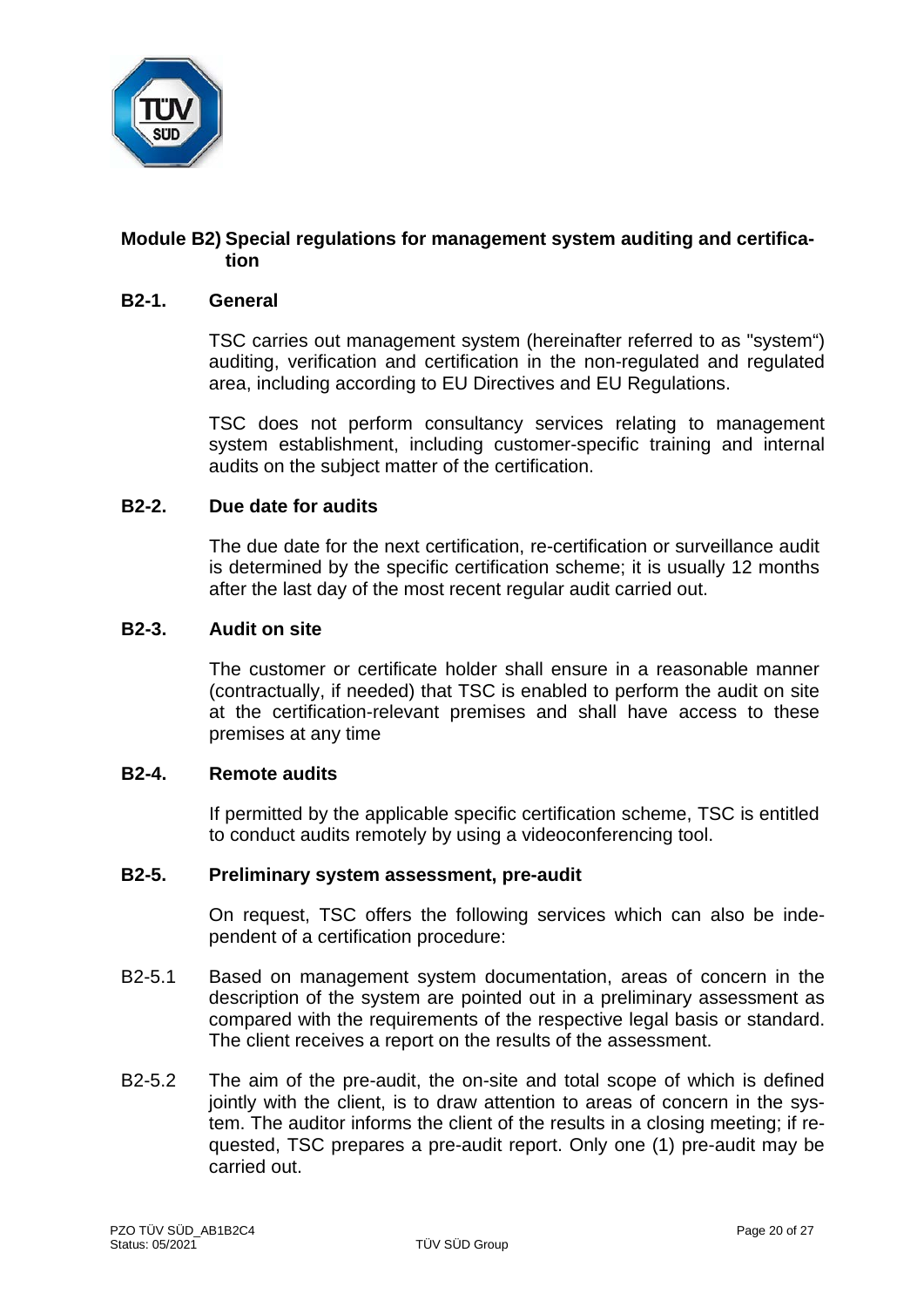

B2-5.3 Pre-audits are not allowed for TUV SUD South Asia under any standards as per NABCB. If pre-assessment is conducted in any means, such clients cannot certified for next 2 years from the date of pre-audit.

#### **B2-6. Certification procedure**

B2-6.1 Preparation for certification audit

After the client has accepted in text form the quotation submitted by TSC, the client appoints an Audit Representative, who is responsible for the certification procedure; TSC informs the client of the auditors assigned (audit team or lead auditor). Requirements outlined in the applicable standards and regulations pertaining to unauthorized consultancy on the part of auditors are observed.

In order to ensure an independent audit, the selection of the audit team is solely up to TSC. The decision in each individual case will be based on several factors such as availability, qualification, impartiality, etc.

In addition and in as far as there are no conflicting legal regulations, e. g. regulations under the data privacy law, clients can request appropriate background information on each member of the audit team.

B2-6.2 Certification audit

The client shall ensure that appropriate staff members are available to answer questions; clients grant auditors access to the respective units of the company and allow them to review all system-relevant records.

B2-6.2.1 Review and evaluation of management system documents / stage 1 audit

Clients shall provide the Certification Body with all requested management system documentation concerning their systems (manual and, if necessary, further documents such as documented procedures, work test instructions, records, etc.) for review and assessment of compliance with the applicable Directives, Regulations and Standards. If the system is already certified by another body to the same or an appropriate standard then the client shall include a copy of the certificate with any scoping information, and details of the findings of the previous audit.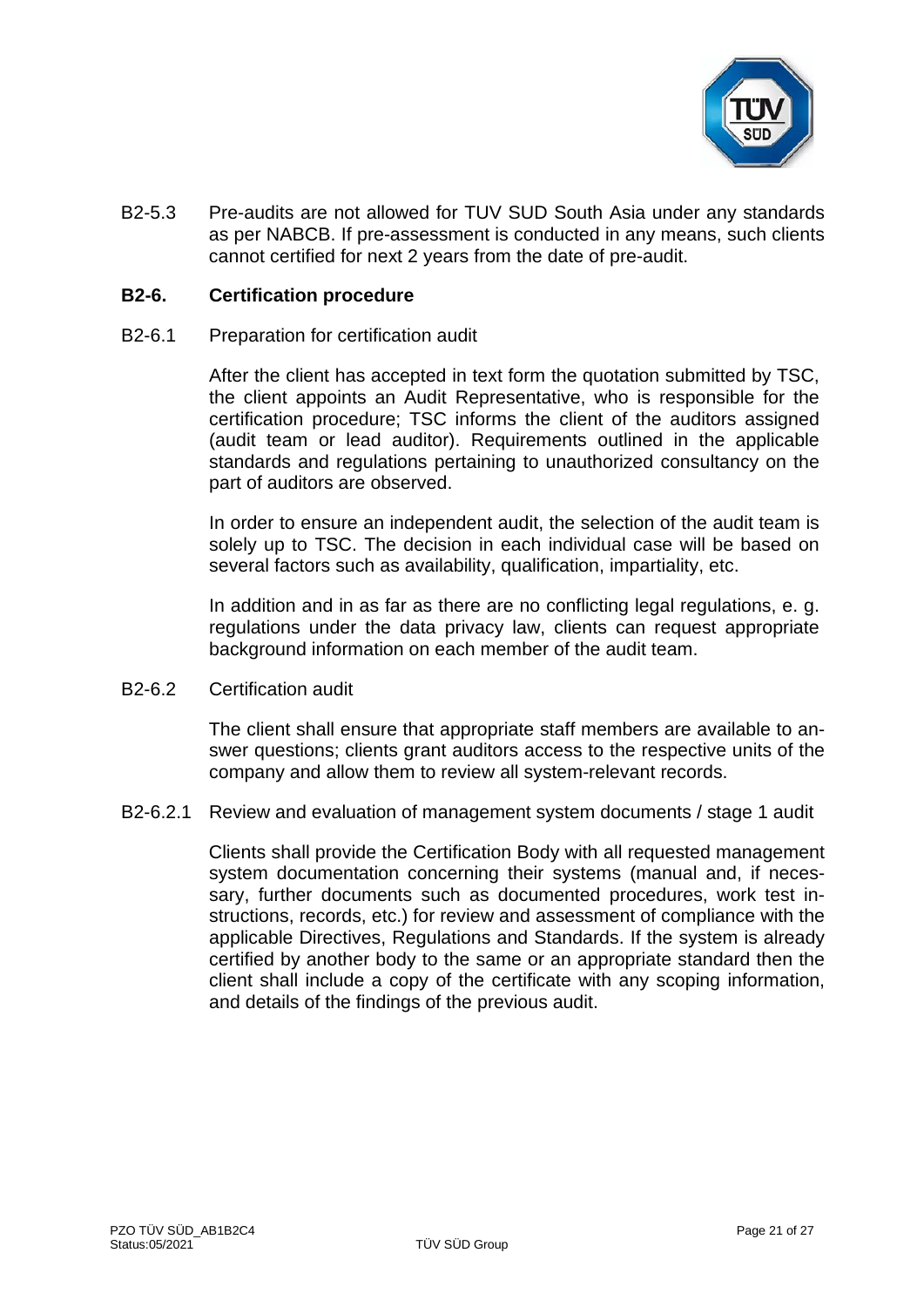

The Certification Body shall

- review the management system documentation,
- determine readiness for the stage 2 audit,
- review key performance or significant aspects regarding the scope and operation of the management system,
- collect necessary information regarding the scope and the related statutory and regulatory requirements of the client's operation,
- plan the certification (stage 2) audit, including confirmation of audit team requirements,
- check whether internal audits and management review are being performed and that the level of implementation substantiates the client's readinessfor the stage 2 audit.

Based on the results of the stage 1 audit, the Certification Body assesses whether the level of management system implementation is sufficient for conducting a stage 2 audit and plans the process and priorities of the stage 2 audit. The details of the stage 2 audit will be agreed with the client.

Where required by court order or other authorized bodies (e.g. regulatory authorities, accreditation body or certification scheme owner), TSC may request product samples in order to verify the implementation of the management system. Additional costs related to such additional testing shall be paid by the client.

The Certification Body documents the findings of the stage 1 audit and notifies the client thereof, including information about identified areas of concern which may be classified as nonconformities in the stage 2 audit.

The interval agreed between the stage 1 and stage 2 audit, will give the client sufficient time to eliminate any identified areas of concern (weaknesses).

B2-6.2.2 On-site certification audit / stage 2 audit

Prior to the stage 2 audit TSC shall provide the client with an audit plan, which has been agreed with the client. During the audit, clients demonstrate practical implementation of their documented procedures, while the auditors check and evaluate system effectiveness on the basis of the agreed legal provisions, standards or other criteria.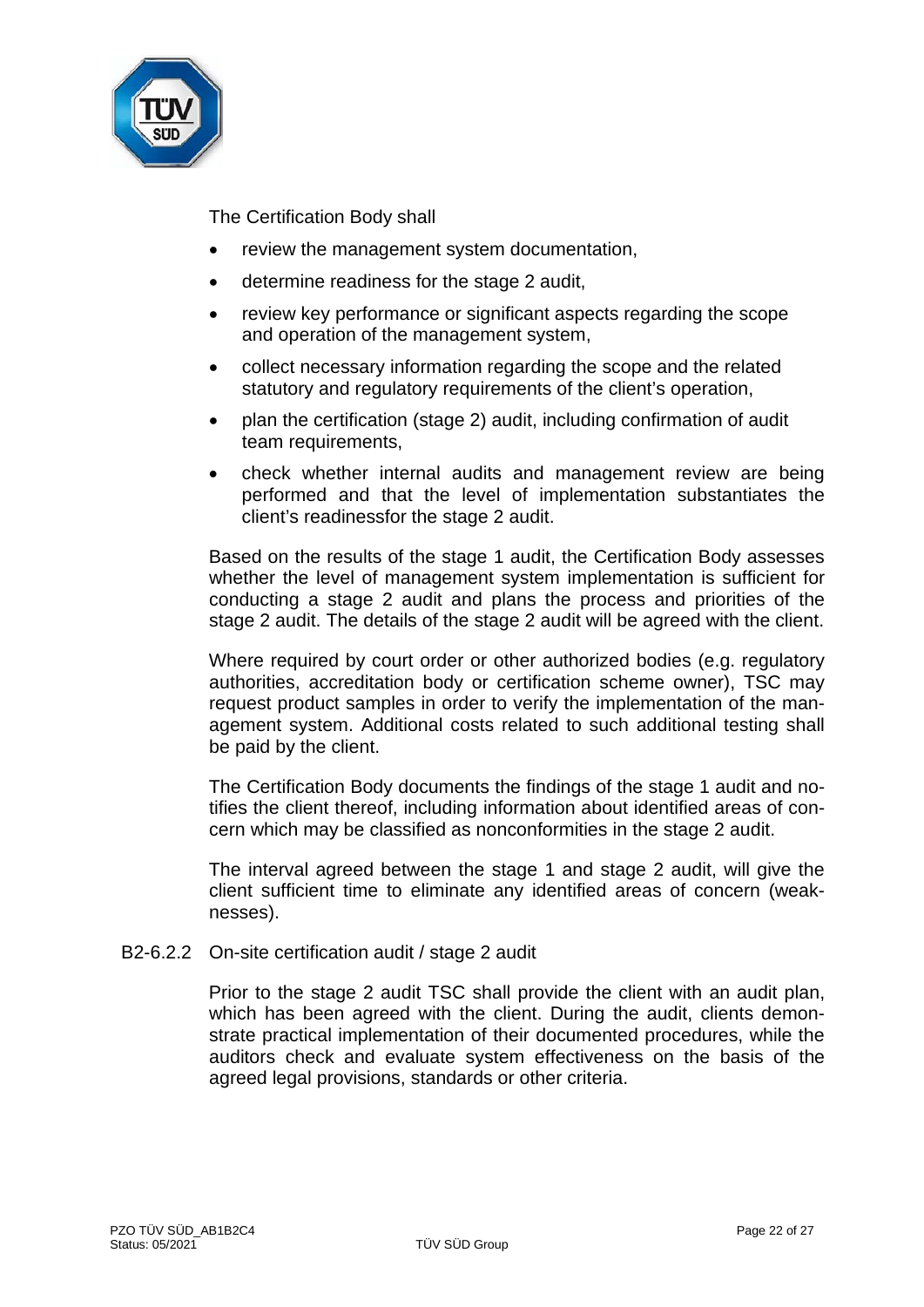

#### B2-6.3 Certification

If all requirements of the applicable standard(s) are satisfied and all legal and official regulations observed, the Certification Body will issue a certificate, generally with a three (3)-year period of validity from the date of the certification decision, unless specific directives/schemes, regulations, standards or individual arrangement in the certification contract require other periods of validity.

# B2-6.4 Surveillance audit

Surveillance audits are conducted regularly (in general annually) during the validity period of a certificate and serve to verify the continued compliance with certification requirements (see above B2-2.).

For the preparation of the surveillance audit, the required documents, e.g the valid management manual and a list of all effected amendments shall be submitted to the Certification Body upon request. In the surveillance audit, the auditor checks selected management system elements/ processes to ensure that the management system continues to fulfill the requirements. The auditor will prepare a report.

B2-6.5 Specific surveillance audits

If required by the specific certification scheme or in reasonable specific cases, TSC shall be entitled to conduct short-term or unannounced audits at the expense of the certificate holder. These audits do not compensate a regular surveillance audit according to B2-6.4.

B2-6.6 Further surveillance activities

Further surveillance activities may include:

- Enquiries regarding certification aspects addressed by the Certification Body to certified clients,
- Assessment of client information about their operations (e.g. advertising materials, web pages),
- Requests addressed to clients to provide documents and records (hard copies or electronic media), and
- Other means of monitoring the performance of the certified client.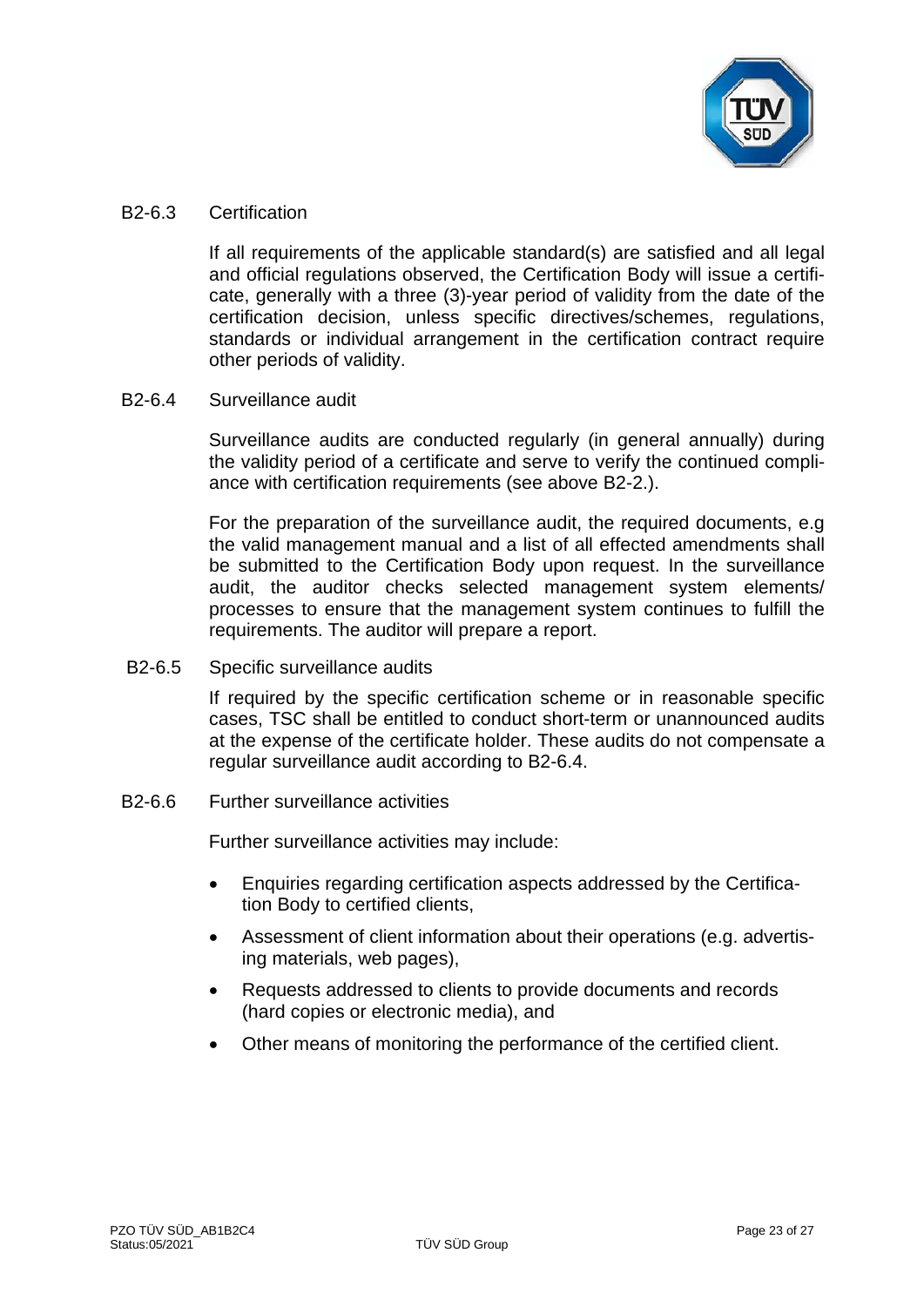

### B2-6.7 Re-certification audit

Re-certification audits are carried out well in advance of certificate expiry to maintain the certification. If such a re-certification audit has been carried out successfully, a renewal certificate may be issued. Re-certification audits check overall system effectiveness by means of random sampling. To prepare for the audit, the valid management manual and all major amendments effected must be submitted to the auditor/audit team. In cases involving significant changes to the system, a stage 1 audit may first be required.

#### B2-6.8 Nonconformities

After audit completion, TSC informs the client of the audit result in a closing meeting and an audit report. Nonconformity reports are countersigned by the Audit Representative. The client will document the required correction and corrective action. In the case of nonconformities one (1) re-audit is possible; the costs being based on the time needed. This includes any necessary verification of corrective actions documented in the nonconformity report.

If during the audit nonconformities become evident that are so serious that certificate award appears unrealistic even after reasonable corrective action, TSC informs the client of the termination of the certification audit and recommends that the audit should be continued as a pre-audit. In such cases, TSC will charge the costs incurred up to audit termination (including report).

# **B2-7. Supplementary contractual terms**

B2-7.1 The certificate holder is obliged to ensure that the use of the certificate or certification mark is according to the regulations of the TCR. The TSC is entitled to control the use.

> The Certification Body reviews and evaluates complaints by third parties, issues causing concern or changes in the client's organization that comes to its knowledge. It informs the certificate holder of substantial changes to the certification and surveillance procedure.

B2-7.2 The client shall satisfy all requirements pertaining to certification and supply all information required for auditing.

> Certificate holders shall inform the Certification Body immediately, but at the latest within one (1) month in text form of all relevant changes in their systems and about any modifications in company structure/organization that affect the compliance of the management system, or any other significant events affecting compliance with the requirements for certification.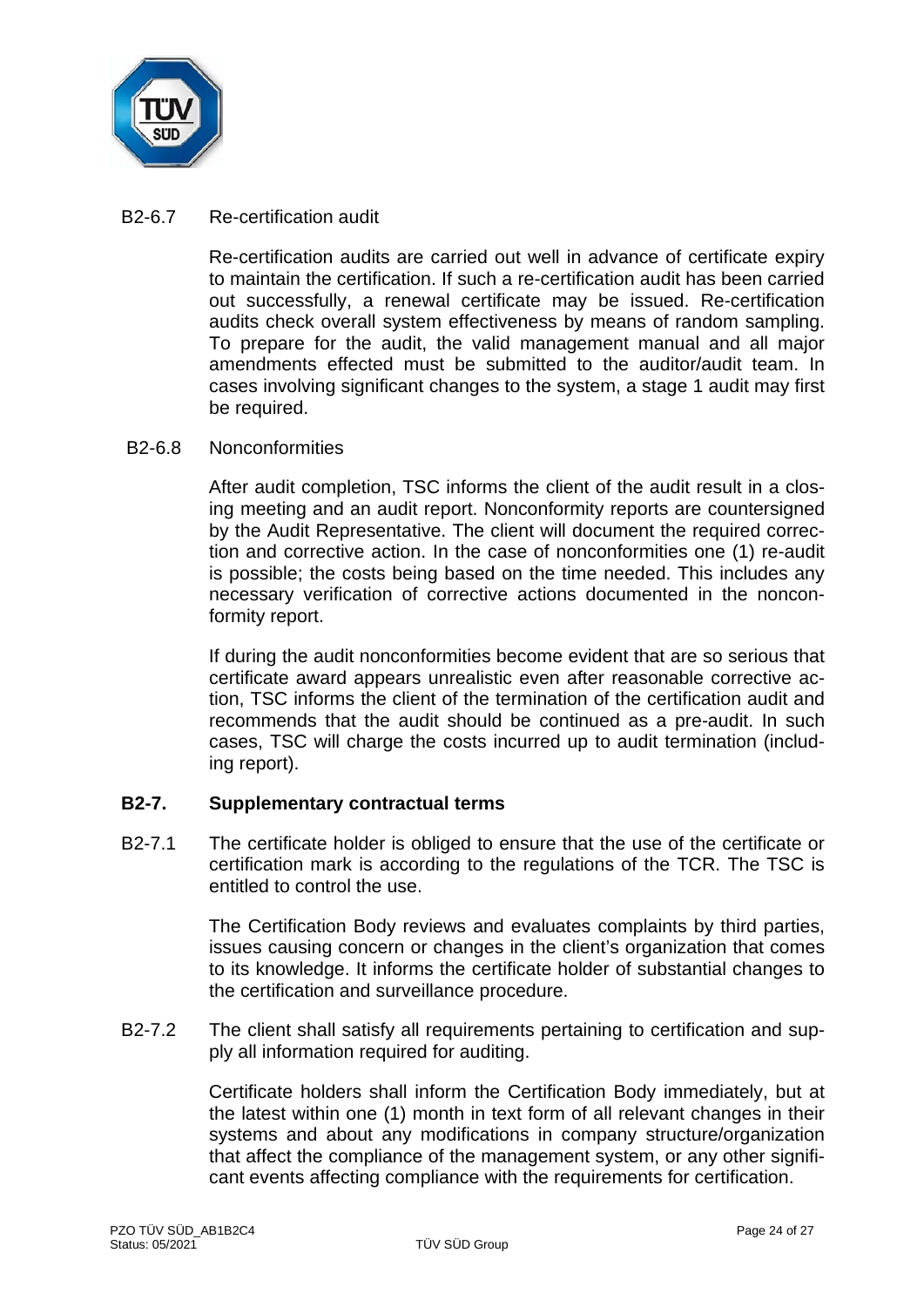

These changes may include but are not limited to:

- legal or organizational status,
- commercial status or ownership,
- organization and/or management (including individual changes in key personnel),
- contact address and the addresses of sites,
- scope of operations under the certified management system, and
- significant changes to the management system and processes including planned changes if requested by the Certification Body or scheme.

In addition, certificate holders shall document internal and external complaints relating to their management systems as well as implemented corrective action and provide such information during the audit.

Despite the fact that TSC normally informs the certificate holder of due surveillance/re-certification audits, it is also the responsibility of the certificate holders to request such audits at least three (3) months before they become due within the 12-month-cycle in order to maintain the validity of a certificate.

- B2-7.3 Changes in the standards, underlying codes of practise or other regulations shall apply as binding – under consideration of transition periods.
- B2-7.4 Integrated management systems must allow specific aspects of individual systems to be identified.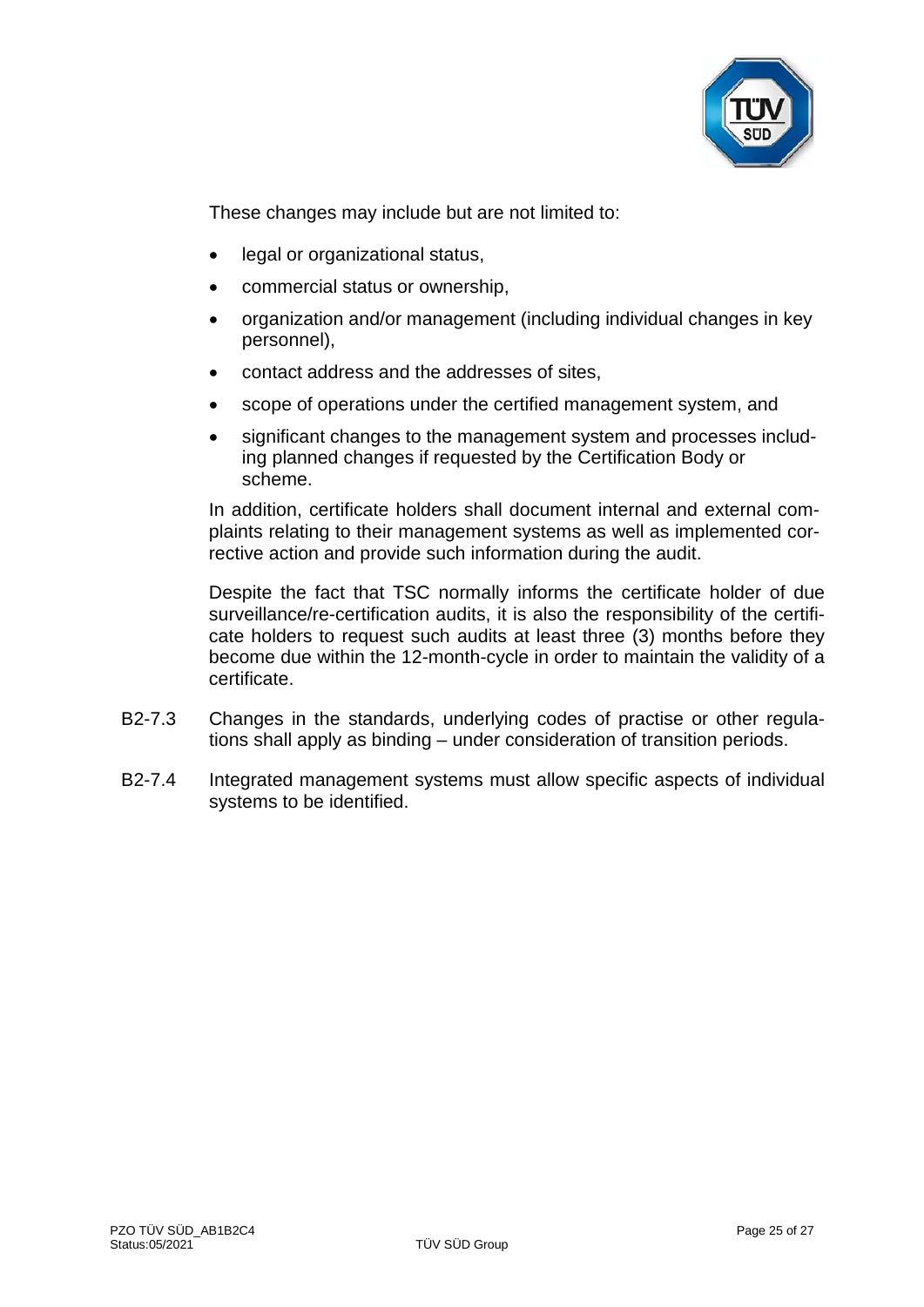

# **Module C4) Special regulations of TÜV SÜD America Inc. (TÜV SÜD America) for product testing and certification**

(These terms and conditions supplement or amend modules A and B as follows:)

# **C4 -> A Module A**

C4-1. -> A-1.4 Insert after second paragraph:

Clients may escalate appeals to the Standards Council of Canada (SCC) if they disagree with the appeal decision made by the TÜV SÜD America Certification Body regarding conformity with accreditation criteria for SCC accredited product certifications. The SCC is the final level of appeal.

# **C4 -> B1 Module B1**

C4-2. -> B1-2.1 Replace with:

In addition to a positive product testing result, the initial inspection of the manufacturing site must not raise any objections. A certificate entitling the holder to use a certification mark is not permitted until a first inspection procedure has been successfully completed. Continued use of the certification mark will depend on regular inspections (follow-up-service, see below).

 $C4-3. -> B1-2.9$ 

The following provisions are inserted as additional section B1-2.9:

The following additional regulations apply for the US Environmental Protection Agency (EPA) ENERGY STAR® Program:

 $C4-3.1. -> B1-2.9.1$ 

Testing results may be provided to the EPA

 $C4-3.2. -D B1-2.9.2$ 

Certified products may be subject to verification. Costs associated with procurement, transfer and verification testing of the selected product are the sole responsibility of the certificate holder. Samples will be purchased from the open market unless otherwise arranged with TSC. If requested, the certificate holder shall provide at least three retail outlets where the product can be purchased "off the shelf". TSC reserves the right to arrange for verification testing at an EPA recognized testing laboratory of its choice. TSC personnel shall conduct or witness the testing if testing must be done at certificate holders manufacturing location.